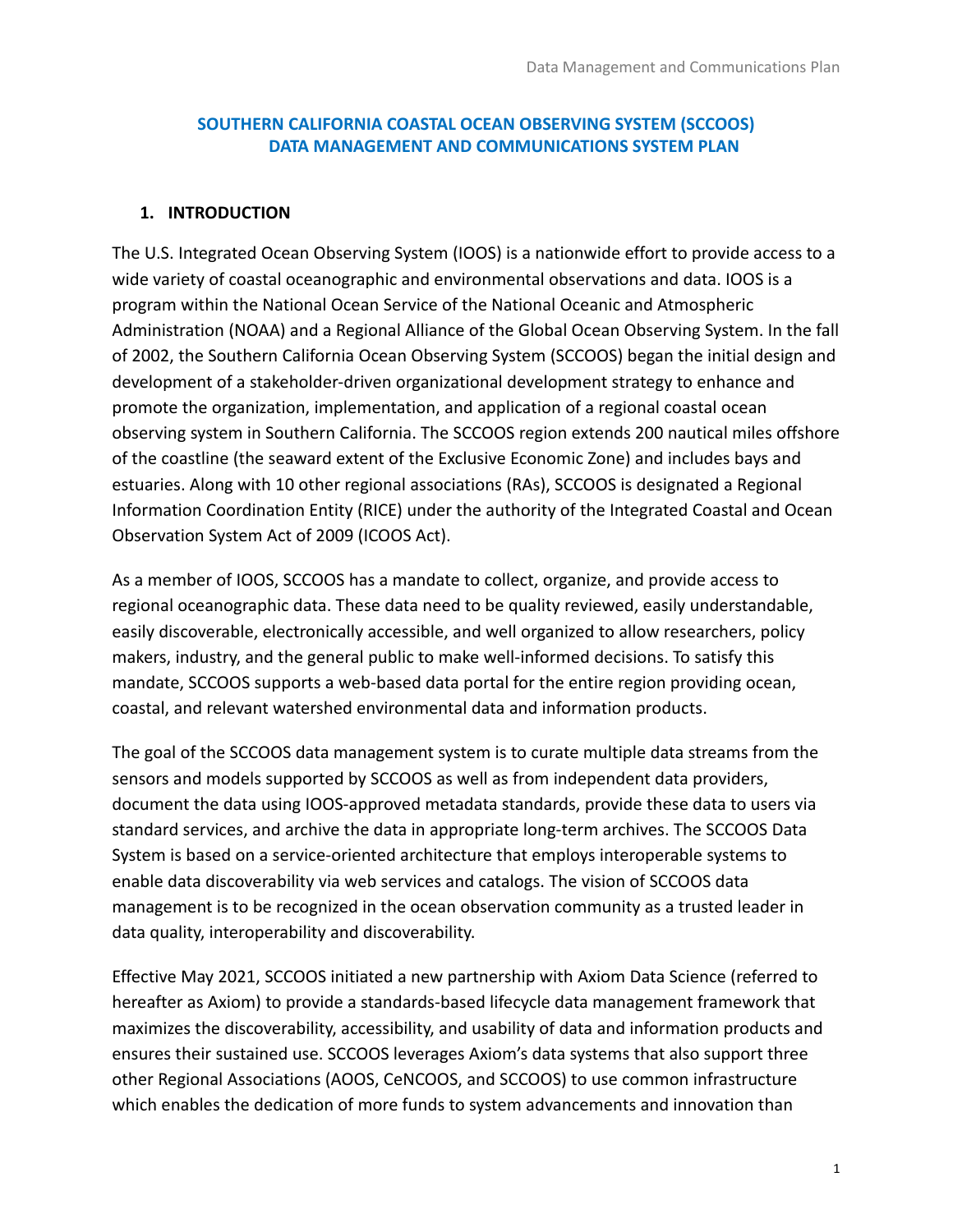would otherwise be possible. The relationship between SCCOOS and Axiom is a collaborative partnership designed not only to serve the needs of SCCOOS, but also to allow for greater contributions to the larger IOOS community. SCCOOS works closely with Axiom to develop and update data management plans, statements of work, facilitate the flow of data, and ensure a coordinated end to end system. The standards and protocols, and annual work plans of the SCCOOS DMAC Sub-system are revised annually by the SCCOOS DMAC Sub-system Management Team and reviewed by the SCCOOS Data Management Committee. Axiom implements recommended and standard practices as defined by the IOOS Data Management and Communications (DMAC) committee and more specifically those in the Guide for IOOS Data Providers, version 1.0 [2006]. These practices apply to data archive, data discovery, data serving (web‐based browsing), data transport (binary access to data), metadata, information technology (IT) security and data quality assurance and quality control (QA/QC). In addition, the system meets SCCOOS data management practices that are guided by regional needs with a focus on quality, interoperability, trust, and discovery.

SCCOOS provides access to catalog-level information and to data sets via web services and the public-facing CalOOS Data Portal, which integrates data from SCCOOS and CeNCOOS as integrated California Ocean Observing System data portal. Both web services and the portal are administered by Axiom. The main web service uses Open-source Project for a Network Data Access Protocol (OPeNDAP), built around the Thematic Real‐time Environmental Distributed Data Services (THREDDS) Server (TDS). Axiom maintains an Environmental Research Division's Data Access Program (ERDDAP) server that also provides DAP and web map service (WMS) capabilities. Axiom maintains a Geoserver for geospatial data. Geospatial datasets are accessible via Open Geospatial Consortium (OGC) web feature service (WFS) and WMS services. Some data streams are provided to the Global Telecommunications System (GTS) by providing the data via an intermediary such as National Data Buoy Center (NDBC), which posts the data to the GTS.

SCCOOS maintains a website ([https://sccoos.org/\)](https://sccoos.org/) which acts as a higher level interface for data discovery and access. The site provides digestible project descriptions and documentation and serves as a platform to communicate current events and stories of interest for the region. This space allows SCCOOS to bridge science communication with data discovery, by linking directly to data and data products. The SCCOOS web and social media provide our broadest outreach, serving data and information products to a region-wide audience. Both the web and social media provide two-way communication. Users can comment on the information and data products, provide feedback and suggestions, and thus shape the flow of information so that it meets their needs. Our help-desk ticket system tracks and organizes our response to feedback. SCCOOS maintains existing product development and communications activities, internet-based education and outreach, and continues the support for investigators at universities and their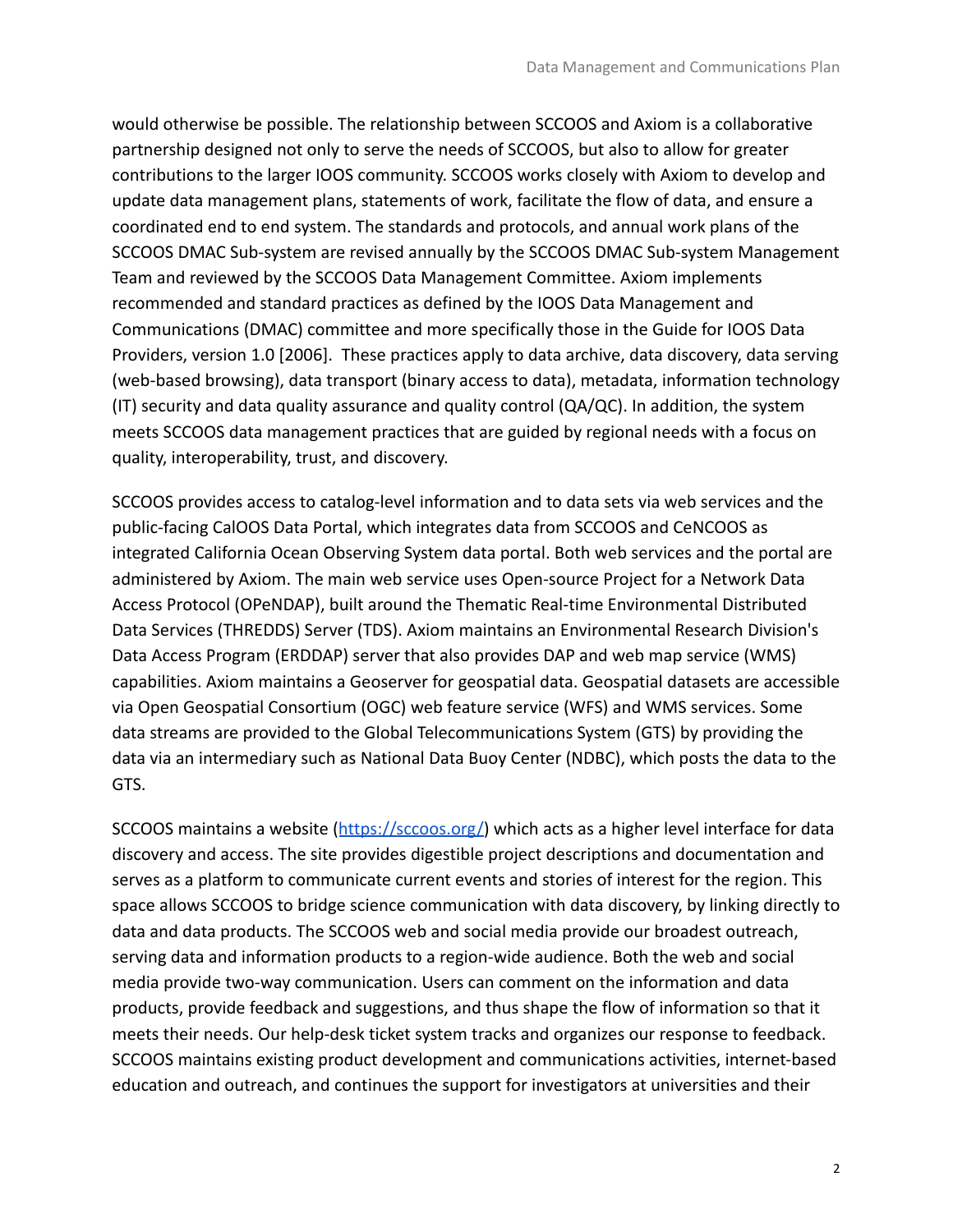associated outreach activities. SCCOOS produces and implements a communications plan that identifies education and outreach materials to be produced.

For each data stream, dissemination (access nodes) is described by one or more of the following terms: GTS, THREDDS, ERDDAP, WMS, CalOOS Data Portal, SCCOOS website.

SCCOOS is implementing recommended and standard practices as defined by the U.S. Integrated Ocean Observing System (IOOS) Data Management and Communications (DMAC) committee, with specific consideration to meet the core capacity requirements outlined in [Contributing Data to IOOS.](https://ioos.noaa.gov/data/contribute-data/) This will ensure data collected by SCCOOS and member entities is distributed on the SCCOOS web site and is managed according to best practices identified by NOAA/US IOOS. This also ensures that appropriate metadata and QA/QC practices are followed and that the data are of a known quality to the end user. These practices apply to data standards, metadata and data, transport and access, archival, information technology (IT) security, quality control and quality assurance, described in the NOAA IOOS Program Office DMAC White Paper (v1.0), and data management and communications DMAC requirements for IOOS Regional Associations and other IOOS grant recipients who are providing data to IOOS.

The SCCOOS Data Management and Communications System (referred to hereafter as the SCCOOS DMAC Sub-system) must adhere to these practices, and this SCCOOS DMAC Sub-system Plan provides the approach to the necessary implementation, describing how data are ingested, managed and distributed from the source to public dissemination. The SCCOOS DMAC Sub-system Plan is organized as follows:

- $\triangleright$  Section 2 provides an overview of the SCCOOS Data Management and Communications, describing: the function, goals, and objectives of the SCCOOS DMAC Sub-system and, details related to the SCCOOS DMAC Sub-system Management Team roles.
- $\triangleright$  Section 3 briefly describes the SCCOOS data resources, defines data categories and asset types, and describes how the data categories are handled in the plan.
- $\triangleright$  Section 4 presents the SCCOOS DMAC Sub-system statement of work and includes descriptions of the system computing infrastructure including details about the processes related to data ingestion, standards for format and content, metadata and data discovery, quality control procedures (including procedures for data that cannot undergo quality control) and flagging protocols. Additionally, this section covers policies for stewardship, public access and dissemination, data archival and preservation, and data system performance and security measures.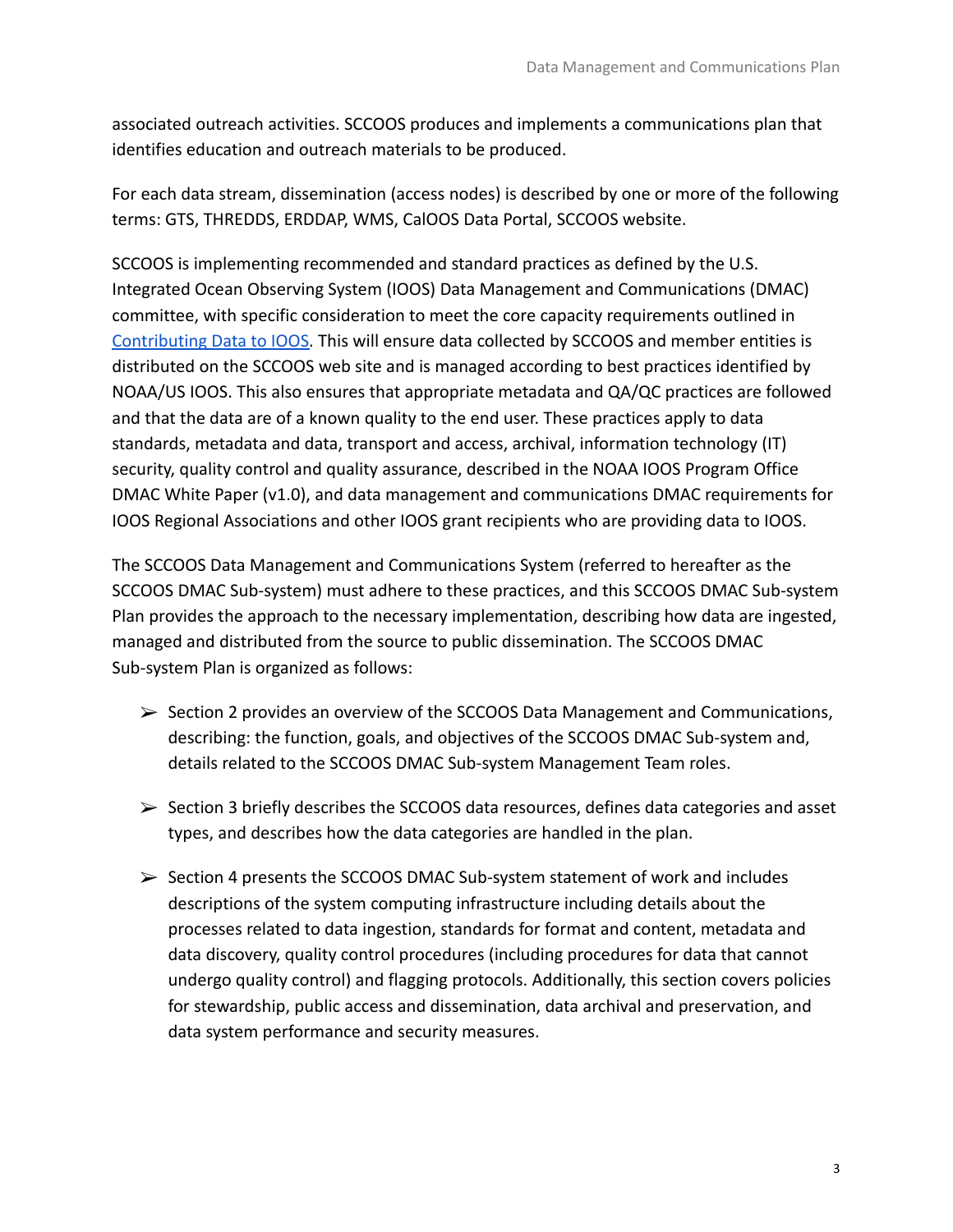**This document, unless superseded, pertains to a period of five years from April 1, 2018 through April 1, 2023.**

#### **2. SCCOOS DMAC SUBSYSTEM**

The mission of the SCCOOS DMAC Sub-system, is to acquire, archive, and share coastal and marine data and information products to meet the needs of SCCOOS stakeholders and the national US IOOS program. SCCOOS uses a data management system that allows a complex array of oceanographic and environmental data types to be well organized, discoverable, accessible, and understandable. The SCCOOS DMAC Sub-system employs a distributed data management approach, which allows data to seamlessly interchange between participating agencies. The system is composed of an internal master node coupled with external data provider nodes. External data providers include stakeholders, partners, and SCCOOS funded projects who produce, manage, and share data. This distributed configuration increases capacity and technical knowledge within individual groups, allowing them to better meet their own internal data management goals. The distributed architecture leverages hardware, bandwidth, and staff resources across multiple systems and groups. Utilization of currently available external data feeds for sensor, remote sensing, and other data sources improves access to data for SCCOOS users with minimal effort.

Integrating available interoperable data feeds into data access applications and data management systems adds a variety of resources at a low cost. Large quantities of real-time and historical sensor information, remote sensing satellite information, and marine habitat and biological data for the SCCOOS region are openly available for use through interoperability protocols. For example, National Aeronautics and Space Administration (NASA) Earth Observations (NEO) provides an expansive array of long term oceanographic, climate, and atmospheric remote sensing datasets. Real-time and historical sensor data feeds for the SCCOOS region are available for hundreds of sensors via the NDBC, the Center for Operational Oceanographic Products and Services (CO-OPS), National Estuarine Research Reserve System (NERRS) and other NOAA programs. Additional sources of interoperable data include those hosted at NASA's Jet Propulsion Laboratory (JPL), U.S. Geological Survey (USGS) TerraServer, and other research organizations. SCCOOS integrates all of these data and makes them available on the [CalOOS Data Portal](https://data.caloos.org/).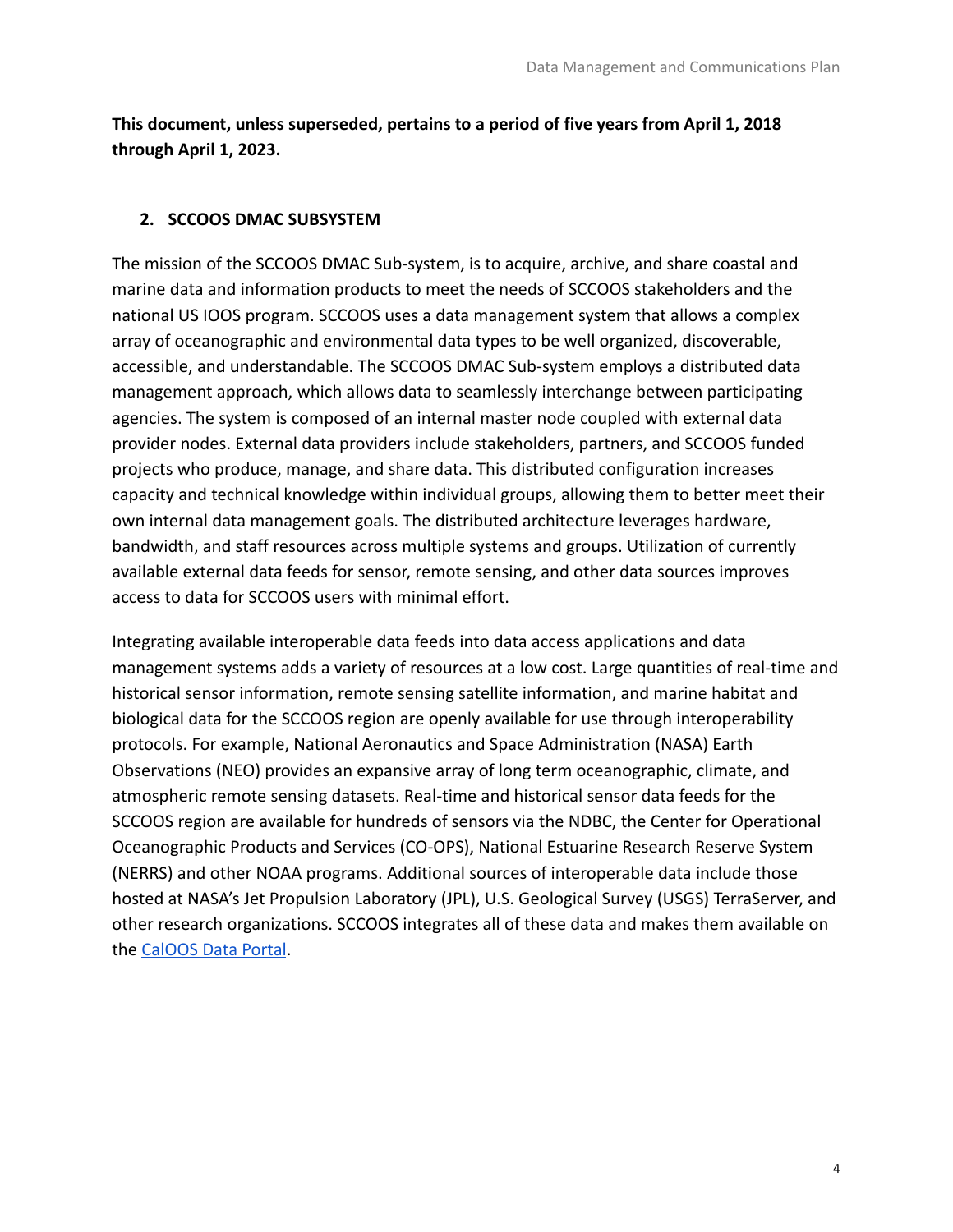## **2.1 DMAC SUB-SYSTEM MANAGEMENT GOALS AND OBJECTIVES**

The SCCOOS Director, Data and Information Manager, and Product Developer, as well as Axiom comprise the DMAC Sub-system Management Team and are tasked with fulfilling the primary goals and objectives within the SCCOOS Data Management Plan.

#### *Goal 1: Provide Core Data Management Support to the SCCOOS Program*

- 1. Provide technical support for SCCOOS cyberinfrastructure.
- 2. Develop and maintain web-based data portal.
- 3. Deliver real-time, delayed-mode and historical data for *in-situ* and remotely-sensed physical, chemical and biological observations.
- 4. Deliver model-generated outputs, including both nowcasts/forecasts and reanalysis, to SCCOOS users.
- 5. Implement U.S. IOOS Quality Assurance of Real-Time Oceanographic Data (QARTOD) QA/QC checks for SCCOOS real-time data feeds.
- 6. Develop and implement processes for archiving into federal archives (e.g. National Centers for Environmental Information (NCEI)).
- 7. Provides system performance and security measures.

#### *Goal 2: Provide DMAC support to the SCCOOS program*

- 1. Provide overall DMAC project management and oversight.
- 2. Participate in regional, state, national and international DMAC activities.
- 3. Engage with data providers to access, understand, and appropriately document data (metadata and QA/QC) that is ingested through the SCCOOS infrastructure.
- 4. Facilitate communication between different data providers to leverage regional and technical experience.
- 5. Participate in regional committees and task teams (including teams as determined by the Director, and the joint State-Federal Data Integration Initiative) in order to facilitate data integration and interoperability within the region.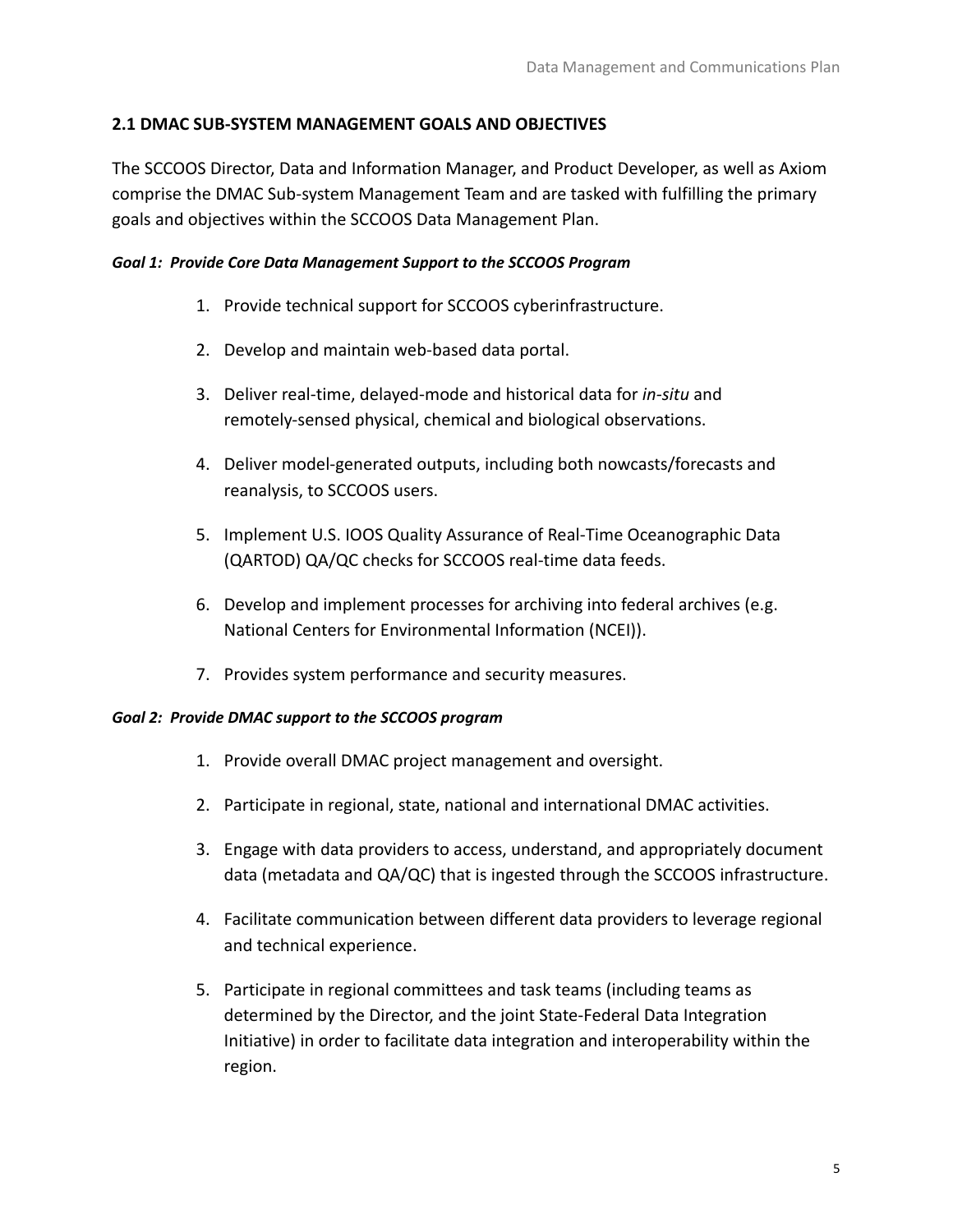- 6. Participate in national and cross-regional committees, workshops and task teams in order to further the development of a coordinated approach to IOOS data management.
- 7. Work closely with the SCCOOS office, other data management awardees if selected, and appropriate advisory committees to implement identified user products, tools and web interfaces; develop product requirements; and beta test and refine products in order to increase their utility.
- 8. Provide reports as requested.
- 9. Develop detailed work plans with measurable timelines, deliverables, and performance metrics; and assist with proposal development.

### *Goal 3: Web Hosting and Support*

- 1. Host and maintain the CalOOS Data Portal at <https://data.caloos.org/>.
- 2. Provide access to the user interface and visualization tools, data products, data query and access tools, decision-support tools, agency project tracking systems and databases, as well as IOOS Registry tools.
- 3. Work with SCCOOS staff, SCCOOS PIs, and member organizations to update the Data Portal periodically, in order to improve access to data, ingest new data, develop new tools, improve clarity and ease of use, and the overall "look and feel."

## **2.2 DMAC Sub-system Management Team**

The SCCOOS DMAC Sub-system Management Team consists of the SCCOOS Director, Program Coordinator, and Data Analyst, and the Axiom Data Team, including the DMAC Sub-system Lead and the Data Management Technical Lead. SCCOOS Staff and subcontractor employee information and CVs are included in Appendix C - DMAC Personnel Resumes. Additional information about management roles and responsibilities, including the advisory committee's role, is provided below.

The SCCOOS DMAC Sub-system is advised by the DMAC committee, a panel of regional experts that advise SCCOOS staff on data management practices and implementation on an ad hoc basis. The DMAC committee is composed of experts from partner institutions who serve on a voluntary basis. The co-investigators on the IOOS award and other grants received by the host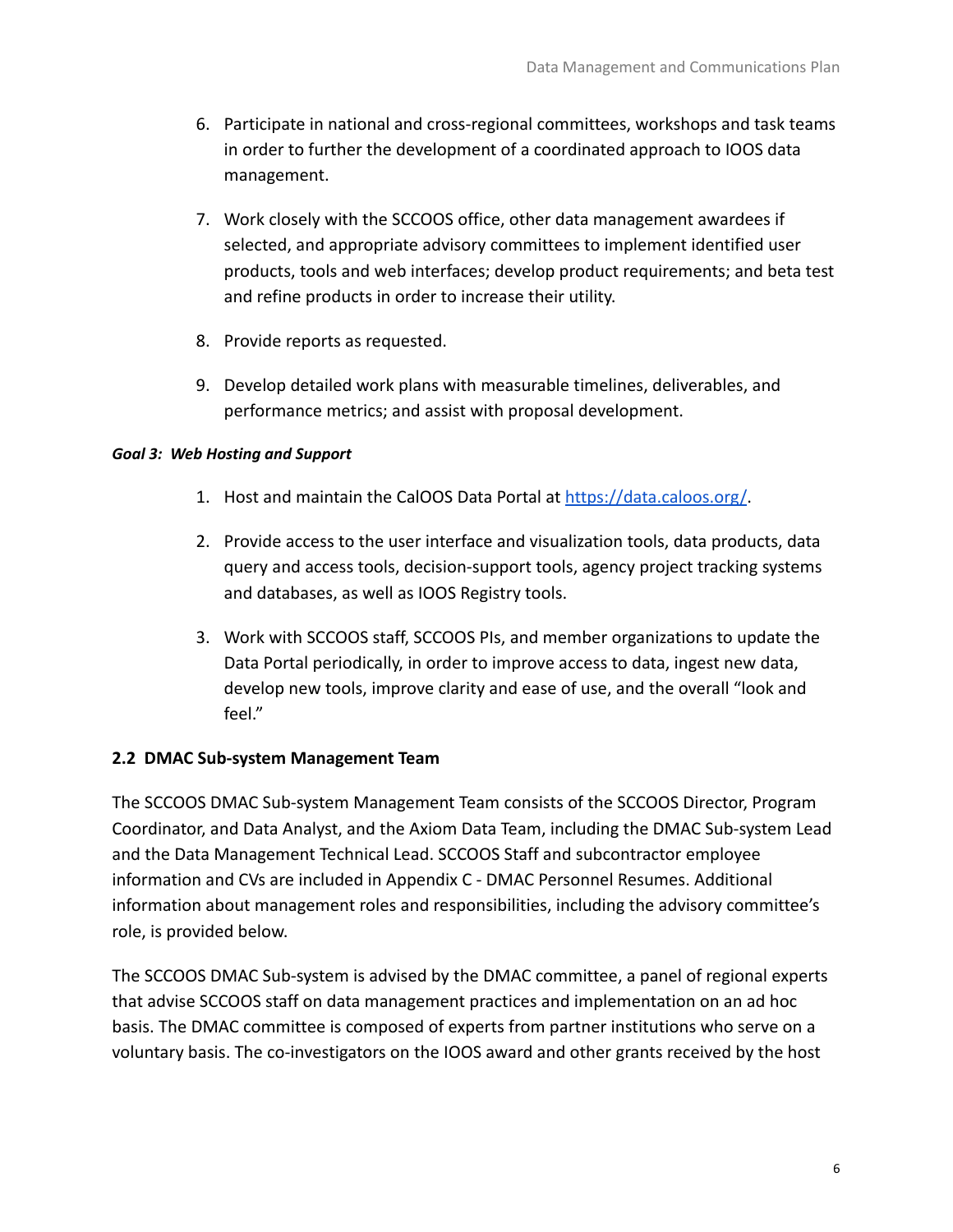institution have data management responsibilities that are described in the Axiom proposal sub-award statements of work.

## *2.2.1 Roles and Responsibilities*

**Director (Clarissa Anderson, SCCOOS).** The SCCOOS Director manages operations for RICE certification and standards compliance, of which the SCCOOS DMAC Sub-system is a critical aspect and has direct oversight of the Axiom sub-award effort.

**Program Coordinator (Megan Hepner-Medina, SCCOOS).** The SCCOOS Program Coordinator is responsible for developing data management plans and statements of work with Axiom, serving as the project manager and as the SCCOOS point of contact for the Axiom Data Team. The Program Coordinator primary responsibilities are to facilitate data ingest, website integration, and general data management coordination. The Program Coordinator works with the Axiom Data Team and data providers to ensure a coordinated system from data ingest through data visualization and dissemination, and integration with the SCCOOS website. The role has direct responsibility for the acquisition, curation, and delivery of SCCOOS data. The role is also responsible for coordinating data management planning and implementation with the IOOS program office and other regional associations, and in this role attends the annual DMAC meeting and other IOOS data management coordination activities (e.g., monthly calls, report and standards review and development). The Program Coordinator liaises with SCCOOS-supported data producers to ensure that appropriate guidelines are followed. The ultimate responsibility for the information management conducted by SCCOOS-supported investigators rests with the SCCOOS Director who implements the sub-awards.

**Data Analyst (Data Analyst, SCCOOS).** The Product Developer provides information on data sets and assists in reviews of Axiom data services and visualizations. The Product Developer works with the Axiom Data Team on developing and transitioning derived products and advanced visualizations, such as for data collected from multiple depths, from moving platforms, and combinations of data types. The role creates oceanographic products targeted to specific stakeholder needs. The products may be directed by the SCCOOS Information Products Committee. The Product Developer works closely with the Program Manager and Data and Information Manager to formulate and update products. The Product Developer works with national and other regional DMAC teams to harmonize and streamline products.

**DMAC Sub-system Lead (Rob Bochenek, Axiom Data Science).** The role oversees the Axiom Data Team and the SCCOOS DMAC Sub-system. The DMAC Sub-system Lead together with Axiom's Director of Programs, Stacey Buckelew, contribute to proposal development and general SCCOOS data management reporting requirements. The DMAC Sub-system Lead is the main point of contact for all technical data-related questions and is an expert in managing large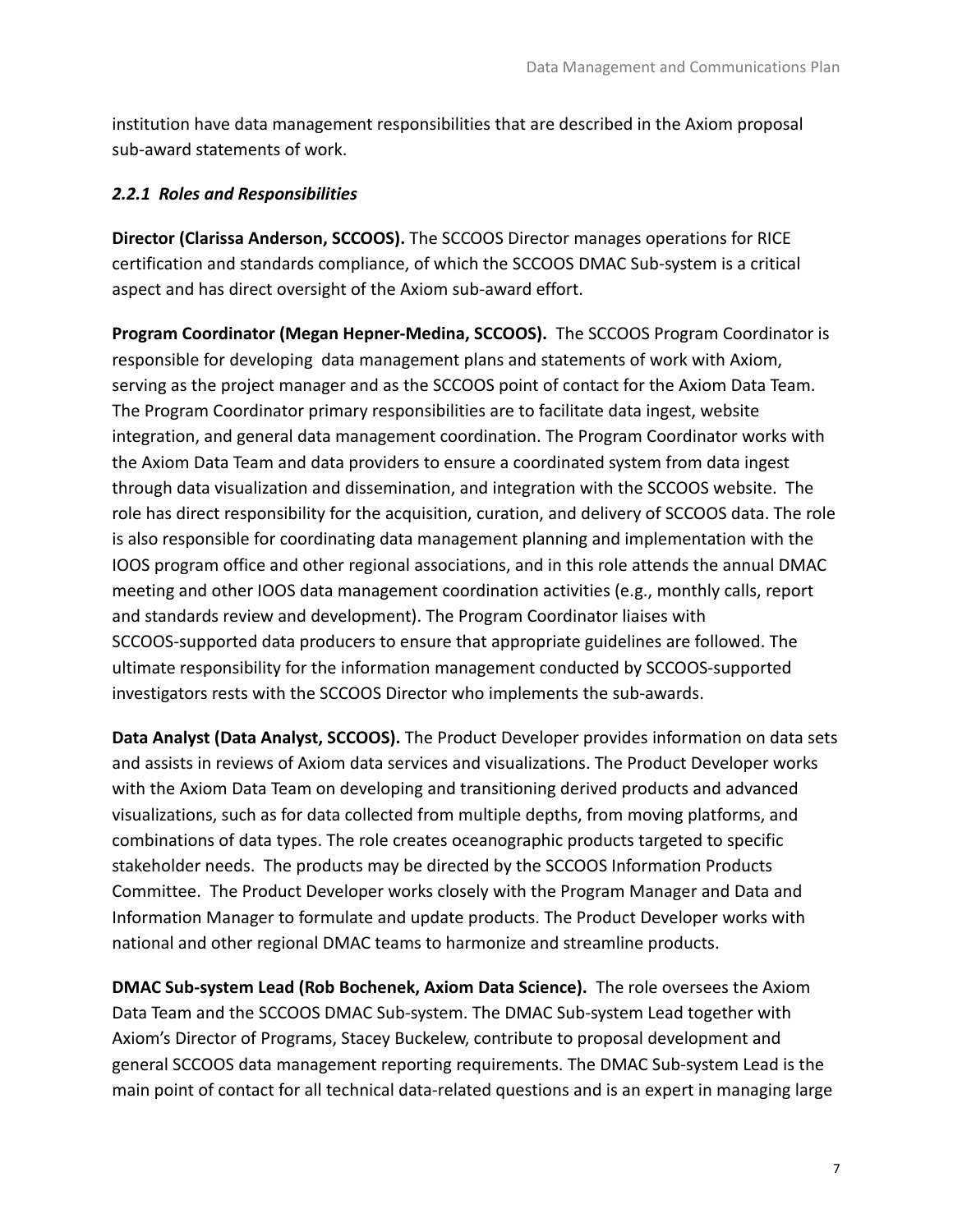scale datasets related to the SCCOOS mission. The DMAC Sub-system Lead submits semi-annual reports to the SCCOOS Director.

**Data Management Technical Lead (Shane St Savage, Axiom Data Science).** The role is responsible for implementing IOOS-recommended technologies for the collection, curation, delivery, and archive of SCCOOS data. The technical lead advises SCCOOS on the application of technologies that meet user and stakeholder needs and oversees their implementation.

**Data Management Committee.** The Data Management committee advises the SCCOOS Director and provides guidance to SCCOOS on both a strategic planning and operational level, regarding the acquisition, curation, and delivery of SCCOOS data. The committee consists of data scientists and informatics experts who are familiar with coastal marine science data, standards and protocols for data stewardship (including IOOS recommended protocols) and familiar with existing and emerging technologies for the browsing and visualization and delivery of scientific data.

# *2.2.2 Communication*

The Axiom Data Team meets with the Program Coordinator weekly to discuss projects status and timelines and communicate any task related issues. Projects involve a kick-off meeting with SCCOOS providing initial guidance, defining project scope and setting project milestones. The Axiom Data Team participates in at least one regional meeting (i.e. State, West Coast Ocean Partnership, or other conference) in addition to the regular IOOS/SCCOOS meetings The Axiom Data Team attends the annual IOOS DMAC meeting, in addition to maintaining communication with IOOS to keep up to date on national IOOS office expectations.

## *2.2.3 Axiom Data Team*

The Axiom Data Team is comprises staff from Axiom Data Science and they are involved with all aspects of the SCCOOS data flow, including data ingestion, creation of metadata, conversion, discovery, maintenance of data feeds, storage, and any necessary archival services. Axiom's primary goal is to gather and serve data important to SCCOOS end users via standard services as recommended by the IOOC and the IOOS Program Office (e.g., OPeNDAP, ERDDAP, THREDDS, etc). It is also tasked with managing and archiving any SCCOOS-funded and non-funded data generated by oceanographic models, buoys, or other devices to enable generation of data products.

The Axiom Data Team is responsible for the design and deployment of a DMAC Sub-system to meet the needs of the SCCOOS user-base. This system must provide the functional components required by IOOS RICE as described in this plan. The team offers comprehensive technical solutions to data management needs, underpinned by a scalable, open source system that uses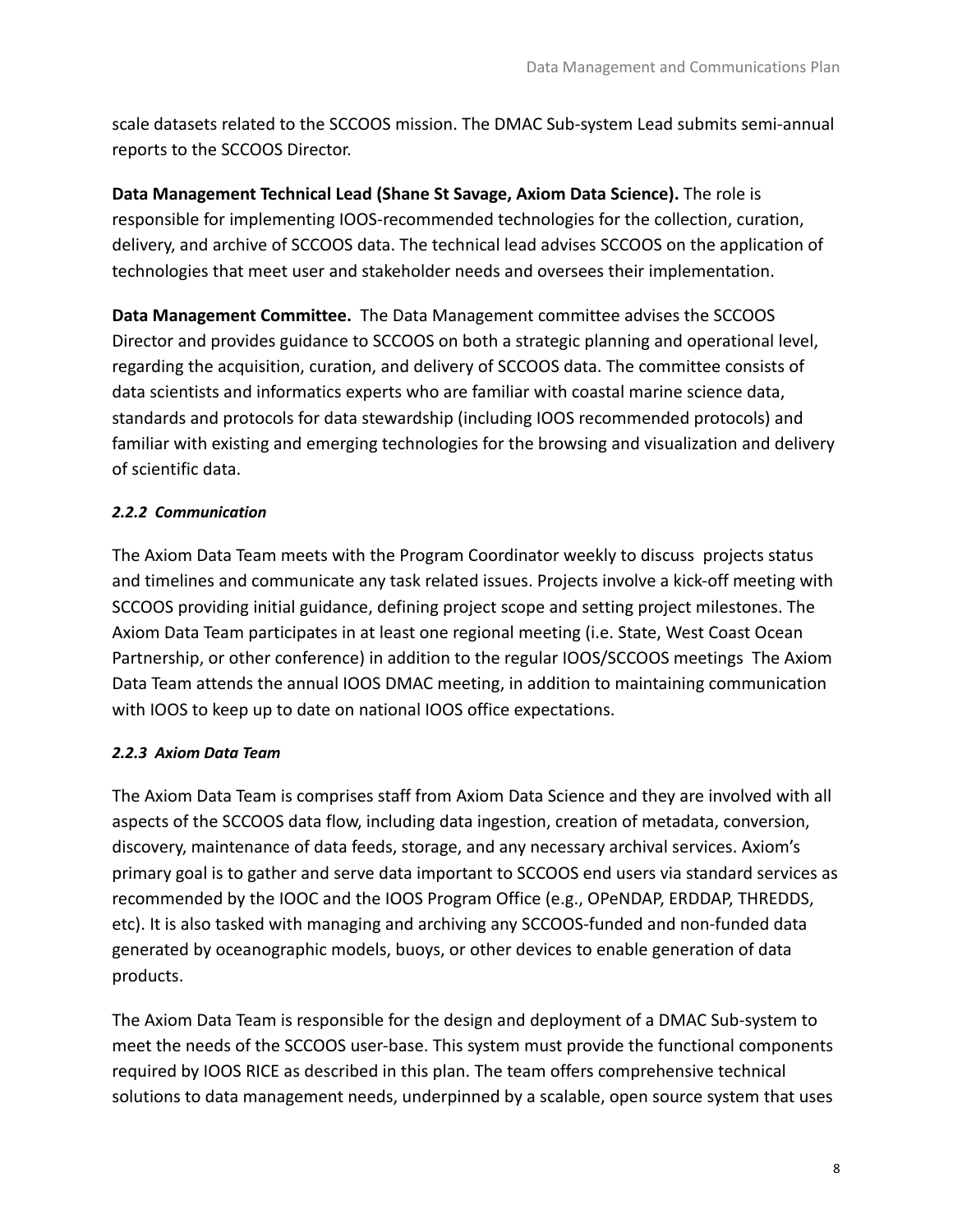existing and emerging software, high performance computer clusters, and interoperability services. This data management system provides an environment that increases the access and use of data by all user groups and allows data management staff to rapidly develop new capabilities and tools to meet emerging user needs.

The Axiom Data Team is dedicated to providing data management and informatics support for SCCOOS, and provides development capabilities for map-based data portals, spatial planning tools, and data management frameworks which transfer and ingest data from external systems via interoperability protocols. The team ensures transparency and communication between client and contractor about design requirements and development progress, and continually researches and employs new technologies to extend the capabilities of digital information and computer analysis systems.

SCCOOS and Axiom personnel maintain regular communication with the U.S. IOOS Program Office through a variety of mechanisms including in-person meetings, phone calls & webinars, email conversations, and GitHub repositories. The continuous communication ensures that the DMAC team and Axiom is aware of all new practices and protocols, as promulgated by the Interagency Ocean Observation Committee (IOOC) and the IOOS Program Office, and understands how and when to implement them.

# **2.3 SCCOOS Procedures for Evaluating the DMAC Sub-system**

The SCCOOS DMAC Sub-system Management Team contracts for professional data management services from Axiom. The Axiom Data Team selection followed a process of broadly soliciting competitive proposals to provide web portal, data management, communication and user product services for SCCOOS for up to 5 years. The Axiom employee CVs have been evaluated and new SCCOOS DMAC Sub-system contributors will be evaluated before starting in such a role. SCCOOS procedures followed during the solicitation, evaluation, and selection of contractual data management support are fully described in SCCOOS Framework for Decision Making. SCCOOS solicited proposals for two sets of services, and proposers were encouraged to bid on one or both of these components, separately or combined.

**I.** Data Management and Communication Services: Services include providing data management support (data ingestion, metadata, relational database development and maintenance) and communication services (web portal, data clearinghouse, coordination, and communication), building upon the hardware, software, query tools and products developed over the previous years, and following the national IOOS Program guidance.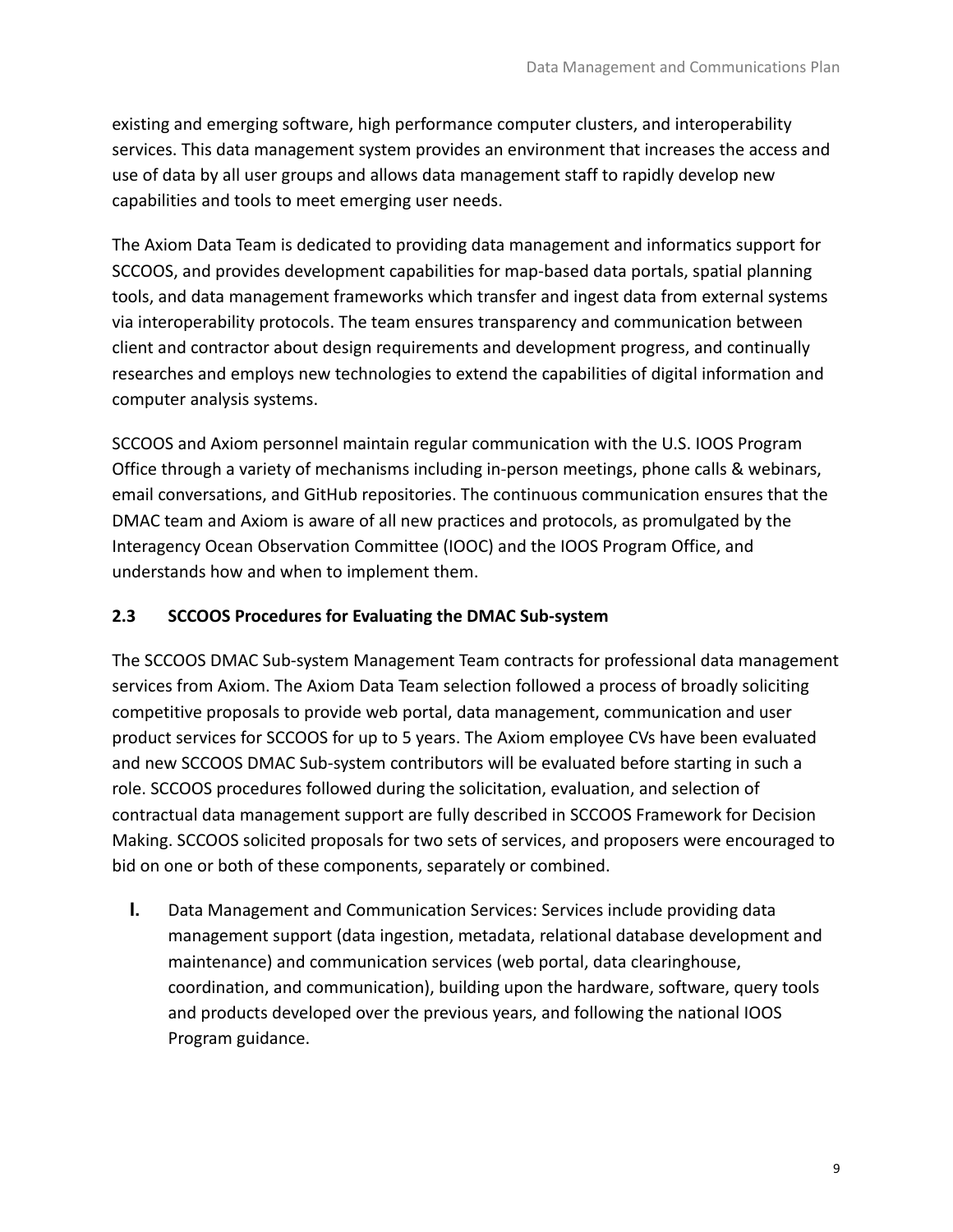**II.** User-Driven Product Development Services: Develop user-driven products and associated interface and visualization tools that will be maintained by and interact with the data system developed under component I above.

The Axiom contract is administered by the SCCOOS Director via the University of California, San Diego (UCSD). The Axiom contract scope of work lists the services which the contractor must be able to provide and this in turn is used to evaluate the quality of work provided by the contractor. The SCCOOS Director coordinates quarterly evaluations of the DMAC services contract including discussion of Axiom DMAC performance. The Axiom subcontract is also reviewed annually as part of the Governing Council program review. Annual reviews take place directly following SCCOOS Fall Science Impact meetings. The SCCOOS Director will use recommendations from the program review to inform future subcontracting agreements.

The Program Coordinator is hired by the SCCOOS Director and reports directly to him/her with annual evaluations. Continued employment of all SCCOOS Program Office staff is dependent upon responsible execution of the duties incumbent to the position they hold and in accordance with UCSD's personnel manual (not publically available).

# **3. SCCOOS DATA RESOURCES AND ASSET TYPES**

The SCCOOS DMAC Sub-system provides data to the public from multiple sources including SCCOOS-funded projects and data from numerous and diverse external federal and non-federal organizations.

# **3.1 Observational Data Types**

The SCCOOS data inventories include multiple types of data, including real-time data, near real-time data, and historical data. SCCOOS defines each data type in a consistent manner with IOOS Guidelines as follows:

- *Real-time data* are ingested, served, and displayed by the SCCOOS DMAC Sub-system at the same frequency the data are collected (and sometimes reported) by the originator with little to no delay. Real-time assets primarily include shore stations, HF Radar, gliders, oceanographic buoys and numerical model data.
- *● Near real-time data* are ingested by the SCCOOS DMAC Sub-system at the same frequency that the data are made available; however, there is some delay (hours to days) between data collection and when the data provider makes it available. Examples of near real-time assets include HAB sampling data and derived satellite products.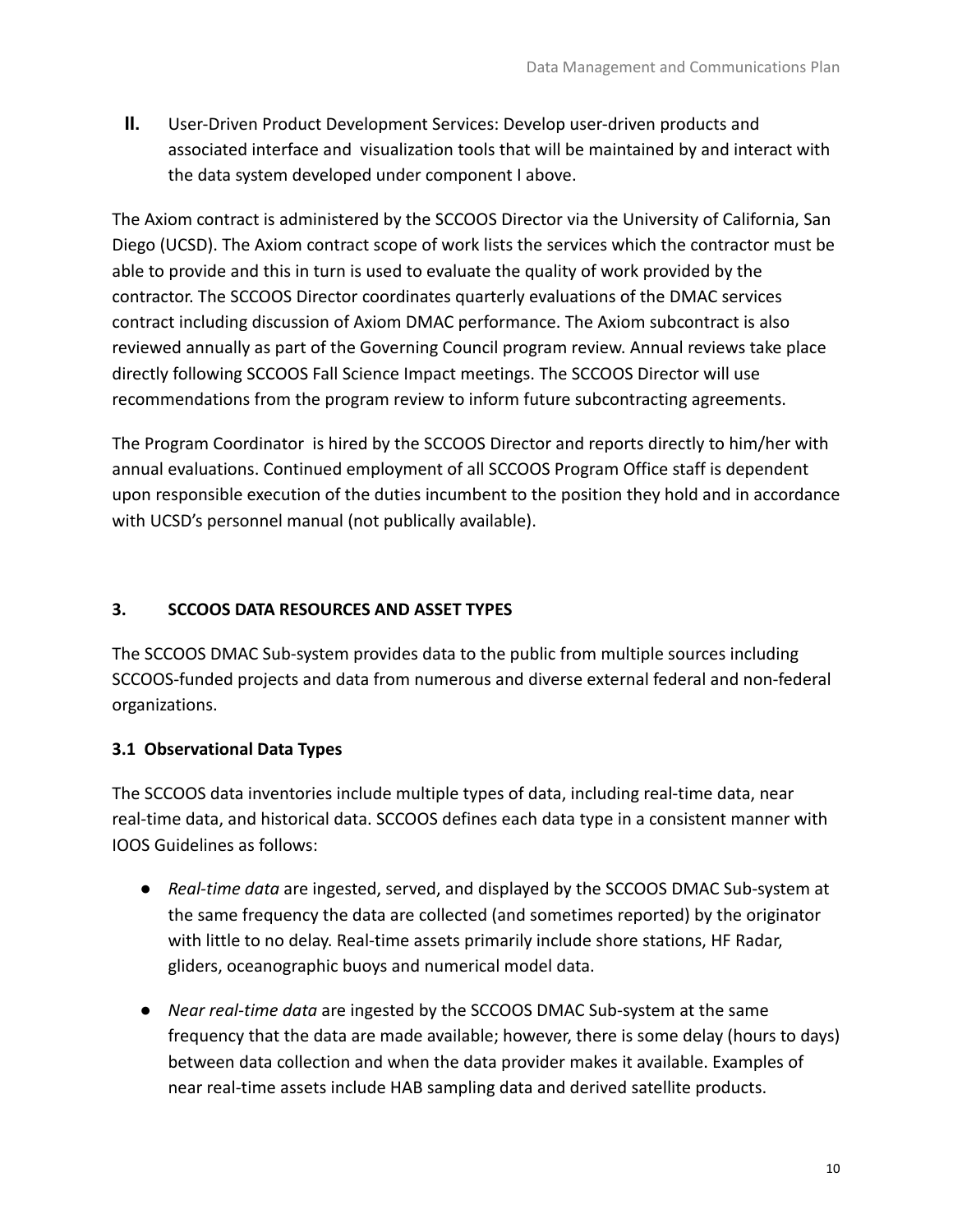● *Historical data* are data that are one month old or older. Historical data are sometimes collected in real-time and then archived, and sometimes ingested from local or national archives on request.

## **3.2 Data Categories**

The SCCOOS data types are divided into five major categories that determine the level of documentation and quality control (QC) that is required for the data assets within each category:

- **1.** Federally Sourced Data
- **2.** Model Products
- **3.** Static Data Products
- **4.** Funded Data Streams
- **5.** Regional Partners Data Streams (not SCCOOS funded)

## *3.2.1 Federally Sourced Data*

Federally sourced data incorporated into the CalOOS Data Portal are quality controlled following rigid data management and archival processes by the federal agency collecting the data. These data only require generic documentation by SCCOOS on how these data are ingested and made available to the public (Section 4). As of the writing of this plan, federally sourced data served by the SCCOOS DMAC Sub-system are all exempt from detailed data stream documentation. Federal sources include the National Oceanographic and Atmospheric Administration (NOAA), the U.S. Geological Survey (USGS), the National Weather Service (NWS), and the National Estuarine Research Reserve System (NERRS). See the [Appendix B - Federal Data Product](https://drive.google.com/open?id=1B6yWdrmojSMeQ1UI6LFlSCpM3w7yZizkEolP5-cPmZk) [Inventory](https://drive.google.com/open?id=1B6yWdrmojSMeQ1UI6LFlSCpM3w7yZizkEolP5-cPmZk) for a complete list.

#### *3.2.2 Model Data Products*

Model outputs and products served by the SCCOOS DMAC Sub-system may incorporate or assimilate observational data (e.g., all bathymetric charts served by SCCOOS are from gridded models derived using "true" observations). These models are considered a product that falls outside the realm of "true" observations therefore they are exempt from detailed data stream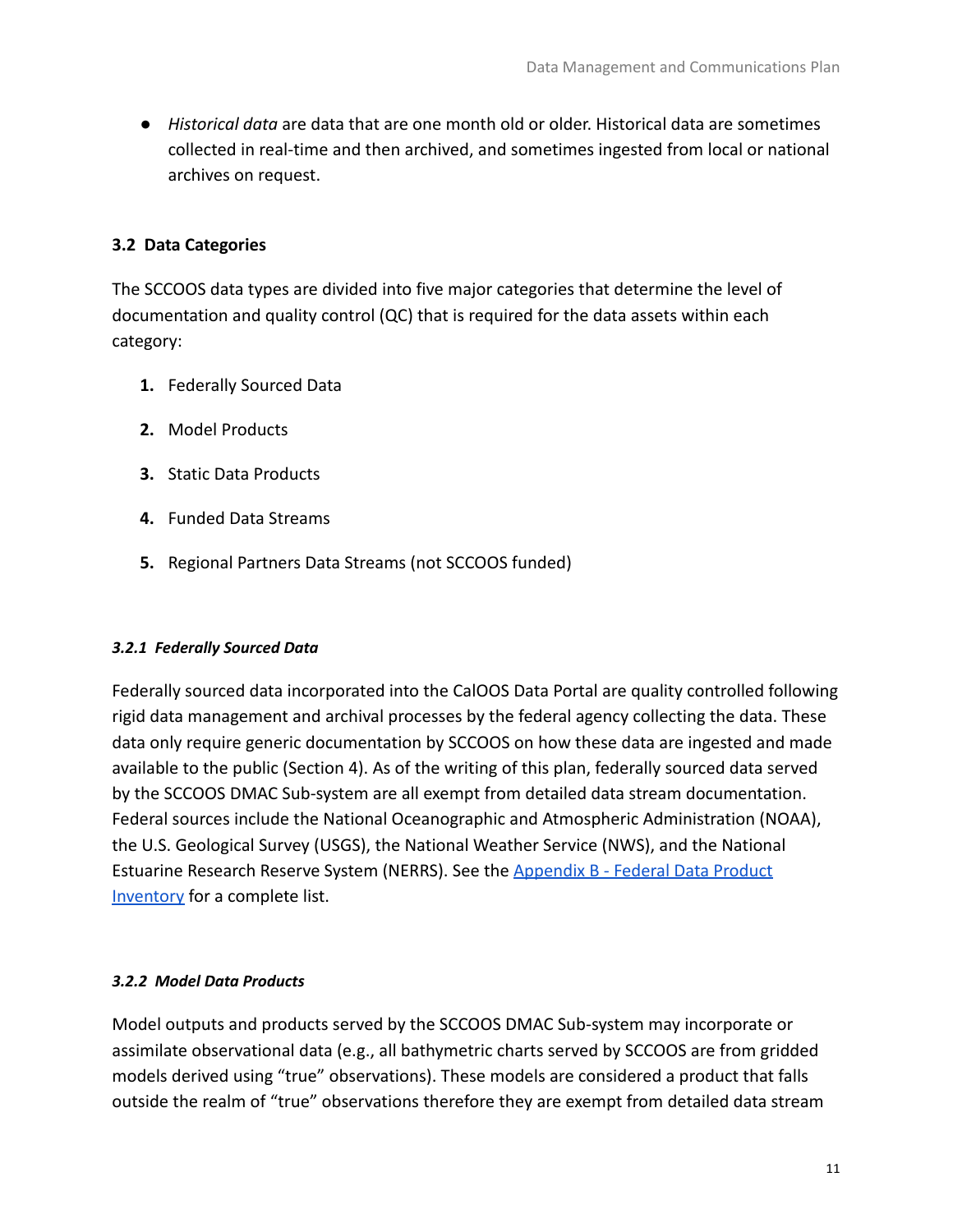documentation. See the [Appendix C - Model Data Product Inventory](https://drive.google.com/open?id=1_VYsm4SDjRVWOGq2Eh6tfEsiN4363GlP9vW3IfS-DUU) for a complete list.

### *3.2.3 Static Data Products*

SCCOOS static data products are typically derived from observed data, but are displayed in a way that the original data are no longer reproducible and cannot be used to assemble a numerical observational dataset in time or space. Other types of static data products are merely representations of fixed political or legal boundary information. These products fall outside the realm of SCCOOS observations and are exempt from detailed data stream documentation. See the [Appendix D - Static Data Product Inventory](https://drive.google.com/open?id=1gIuX2G9QUWN8vWY-iYbtu3KziFJOZGWvHN5U1dLs19c) for a complete list.

### *3.2.4 Funded Data Streams*

Data funded by SCCOOS fall into their own category. The primary processes involved with data management include data ingestion, standards and format, metadata and discovery, quality control, stewardship and preservation, access and dissemination, archival and security. Descriptions of the processes that consistently apply to all data streams are provided in Section 4. Additional data management documentation unique to individual data streams are provided through a systematic Data Stream Plan template that follows the RICE Certification Guidance DMAC requirements (section 1-6) and the NOAA Data Sharing Template. Use of a custom Data Stream Plan template facilitates consistent documentation, and streamlines future additions and edits to existing data stream protocol.

The Data Stream Plans use a consistent and comprehensive set of questions designed to describe how data streams are handled and managed end to end. Grouped parameters may originate from a single platform type (e.g., a mooring that provide temperature, salinity, and dissolved oxygen data, all of which are treated in a standard way); a data type that is handled similarly across all platforms (e.g., webcam imagery); or originate from a single data source (e.g.,Marine Institute at the University of California, Santa Barbara or Scripps Institution of Oceanography (SIO)).

Quality Control descriptions included in the Data Stream Plans may follow one of four paths for a given data stream:

- **1.** Follows prescribed QARTOD guidelines (required for real-time data only if a QARTOD Manual exists for the parameters in the data stream).
- **2.** When QARTOD guidelines do not exist, some other suitable form of QC implementation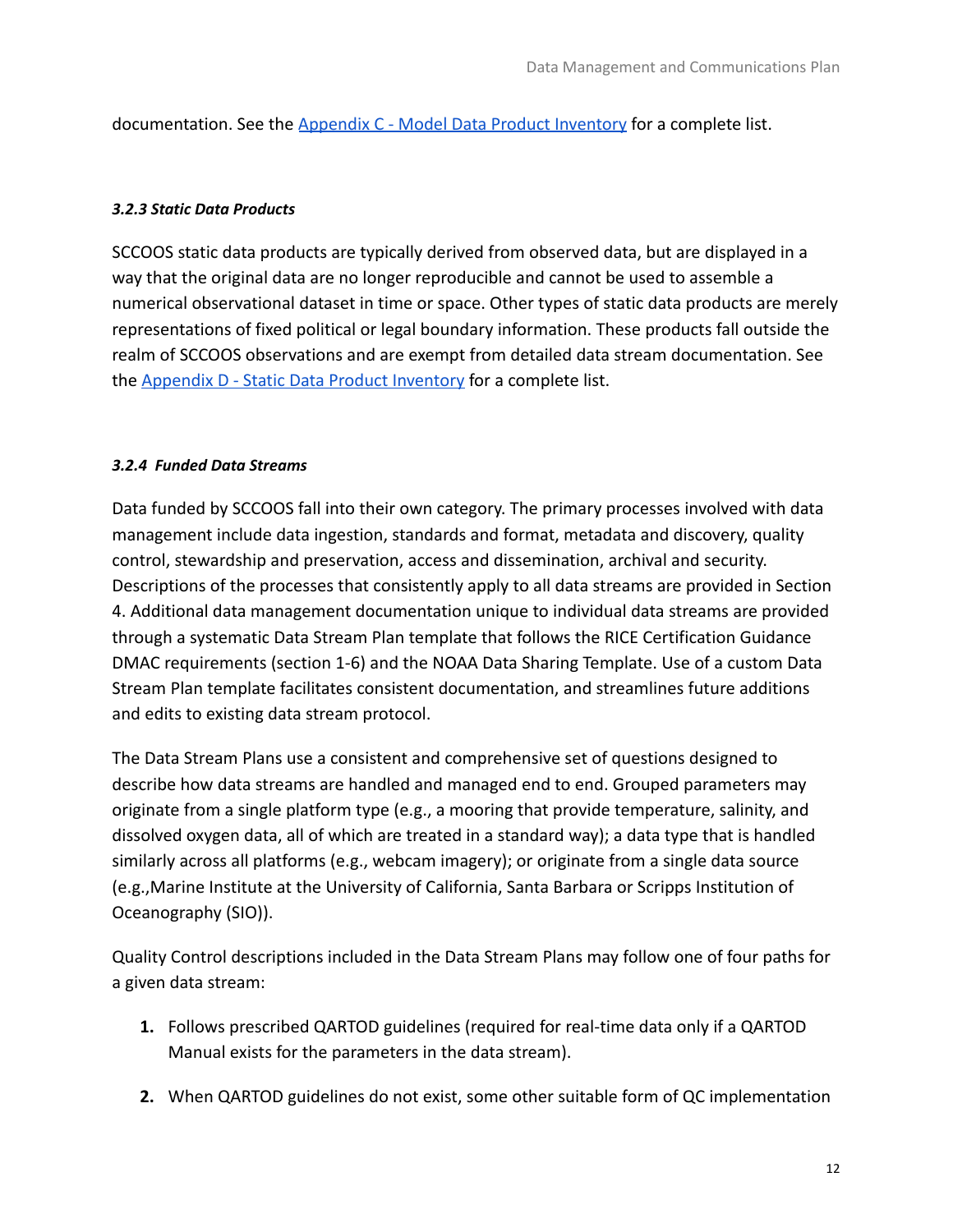is conducted and described;

- **3.** A description of the QC completed by the data provider (e.g., brief description or link to QC protocols performed at the source).
- **4.** Data are considered exempt from QC documentation or requirements if federally sourced.

See the [Appendix X - Funded Data Stream Inventory](https://docs.google.com/document/d/1sCKWbdu-h9mC3emcKWoN4EAjD6JprN5qM7goGXLB0B8/edit#) for a complete list including links to individual Data Stream Plans.

# *3.2.5 Regional Data Streams*

Regional Data Streams are defined here as any data resource that does not fit into the exempt categories already discussed: federally sourced data, model product, static data products, or are not funded by SCCOOS. These include, for example, regional data provided by local or state agencies, private companies supporting maritime activities in coastal waters, university projects, and research studies funded and conducted by local entities. None of these data streams served by the SCCOOS DMAC Sub-system originate directly from SCCOOS funding. Most regional data originate from sole source providers affiliated with other entities (research, private, NGO, etc.). Occasionally, a federally sourced data asset is manipulated in some fashion prior to display and, therefore, requires documentation (e.g., federal satellite data that is transformed from a NSIDC-binary format into netCDF). Data streams may be of any data type: real-time, near real-time, historical, or citizen science. Leveraged projects in which SCCOOS helps support but does not fund may also fit into this category. Due to the external nature of these data streams they are usually exempt from detailed data stream documentation. On occasion, however, a data stream that would normally be considered exempt will require documentation in a Data Stream Plan:

- Data products that include representations that can be used to reproduce numerical data in time or space are considered observing data, are treated as a Regional Data Stream and are further documented in a Data Stream Plan.
- A federal data source that is translated or transformed in some way between the source at ingestion to the SCCOOS access point of delivery (e.g., smoothing, block averaging).

See [Appendix F - Regional Data Stream Inventory](https://drive.google.com/open?id=19MwIz5MRHkyju9AVfUVUOhQVJNoAFprx-1pPU_LEPVA) for a complete list including links to individual Data Stream Plans, as applicable.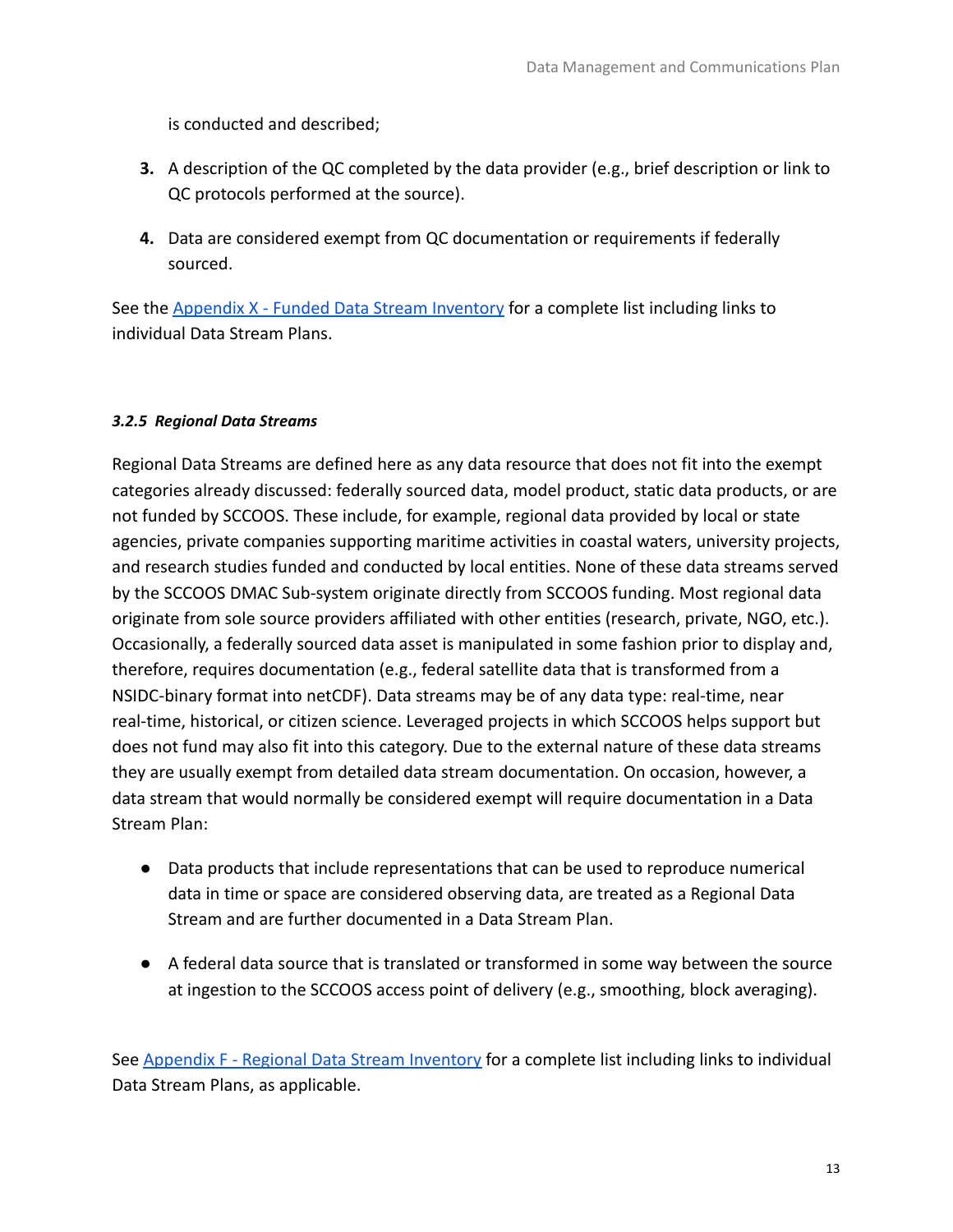# **4. SCCOOS DMAC SUB-SYSTEM ARCHITECTURE AND WORK PLAN**

# **4.1 Computing Cyberinfrastructure**

SCCOOS DMAC Sub-system employs a framework for managing a variety of ocean data types (*in-situ* and remotely sensed data streams, multidimensional grids, geographic information system (GIS), and other structured formats). This framework, developed by Axiom, exposes managed data through interoperability systems and uses several user interface tools that allow the data to be discovered and explored by the broader community. Use of this framework to power the SCCOOS DMAC Sub-system enables SCCOOS to rapidly ingest or connect to data sources relevant to SCCOOS and develop advanced user tools and data products efficiently.

The system is divided into four tiers, which separate the suite of technologies composing the system. See Figure 2 for a diagram of the system.



Figure 2. SCCOOS DMAC Sub-system framework showing the flow of data through logical technology tiers, enabling discovery of data that enables understanding the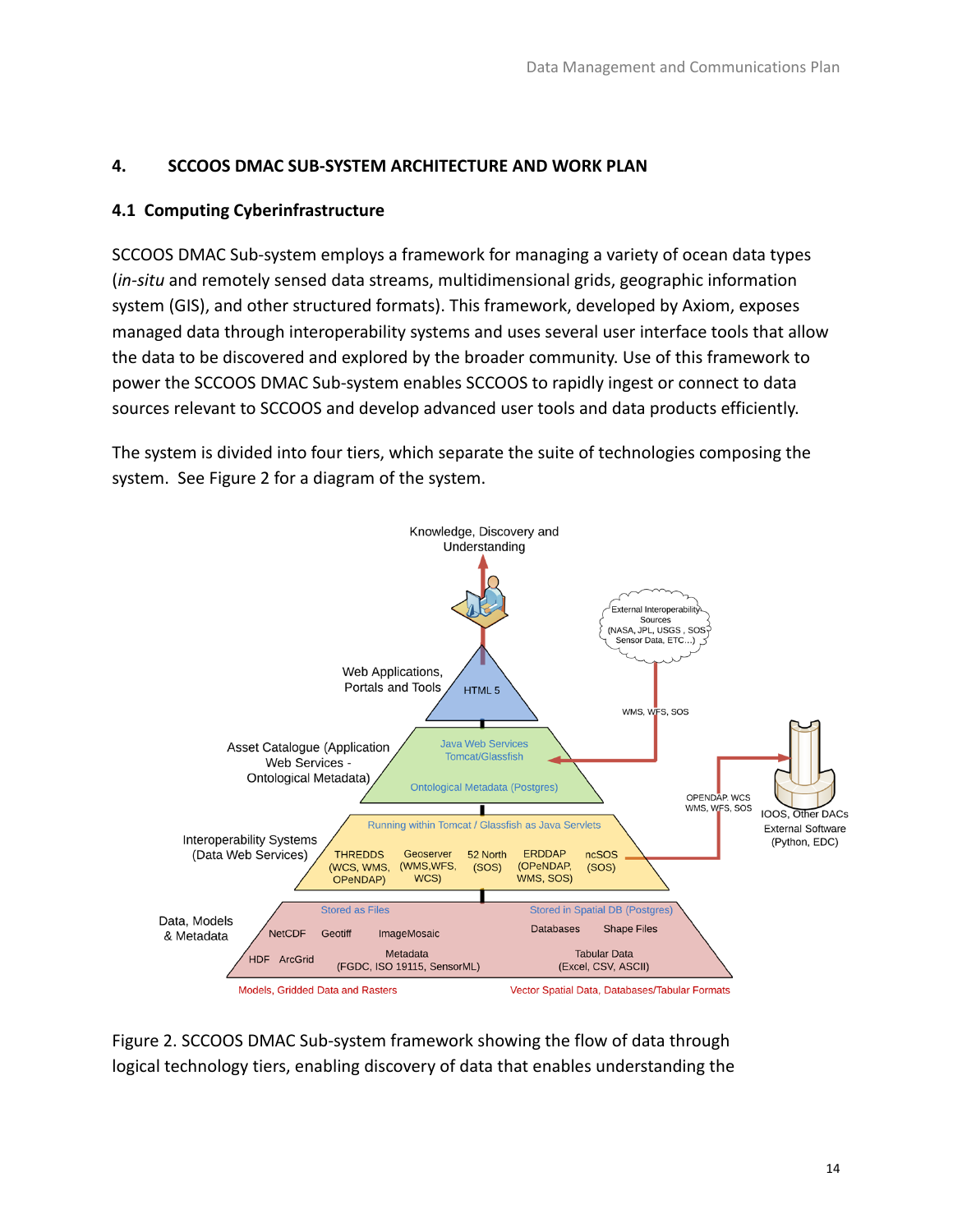ocean and coastal environments.

SCCOOS partners' data, models, and metadata are ingested autonomously into the back-end data system through a series of harvesting mechanisms written in Java, Scala, and Python that make use of lower-level interfaces (e.g., file transfer protocol [FTP], hyper text markup language [HTML] and ad hoc service application program interfaces [APIs]). Data files are processed during the ingestion process and loaded into a clustered file storage and database system (GlusterFS and Postgres). A suite of interoperable systems connect to the data storage, including GeoServer, THREDDS, ERDDAP and ncWMS , and they expose data feeds through WFS, WCS, WMS and OPeNDAP protocols. The SCCOOS asset catalog is a database containing ontological information describing the dimensional characteristics (space, time, unit, measured parameter and taxonomy) of each known data resource and how these characteristics relate to each other across data sets. References to both internally- and externally-hosted data feeds are stored in the ontological database and provide the user with a harmonized set of interfaces for consistent access to data and visualizations. Sensors, numerical model output, and remotely sensed observational grids are mapped to common characteristics (space, time, and climate forecast parameter) for comparison across sources. Data sets are further mapped across keywords and, if applicable, Integrated Taxonomic Information System (ITIS) records. The asset catalog also exposes web services providing external access to metadata in the database and provides a method for indexing metadata across multiple formats and types using ElasticSearch, a scalable, Apache Lucene based, clustered search engine. The underlying system architecture works together to allow users to rapidly discover, access and use data through web-based applications and tools developed using modern web development languages and libraries.

## **4.2 Data Ingestion**

Observations and information are ingested into the SCCOOS DMAC Sub-system from a variety of sources, including both historical and real-time observations, forecast, nowcast, and hindcast model outputs, GIS information, and synthesized products that can be useful for layering with other data in the SCCOOS DMAC Sub-system. Each data asset ingested into the system has its own level of data processing maturity and quality with respect to the metadata available.

Data has the ability to be ingested into the system using one of several pathways:

- **1.** Contribution by the originator
- **2.** Direct access or harvest from the originator website or ERDDAP instance (i.e. real-time sensors, delayed mode, or historical data)
- **3.** Auto submission pathway from the Research Workspace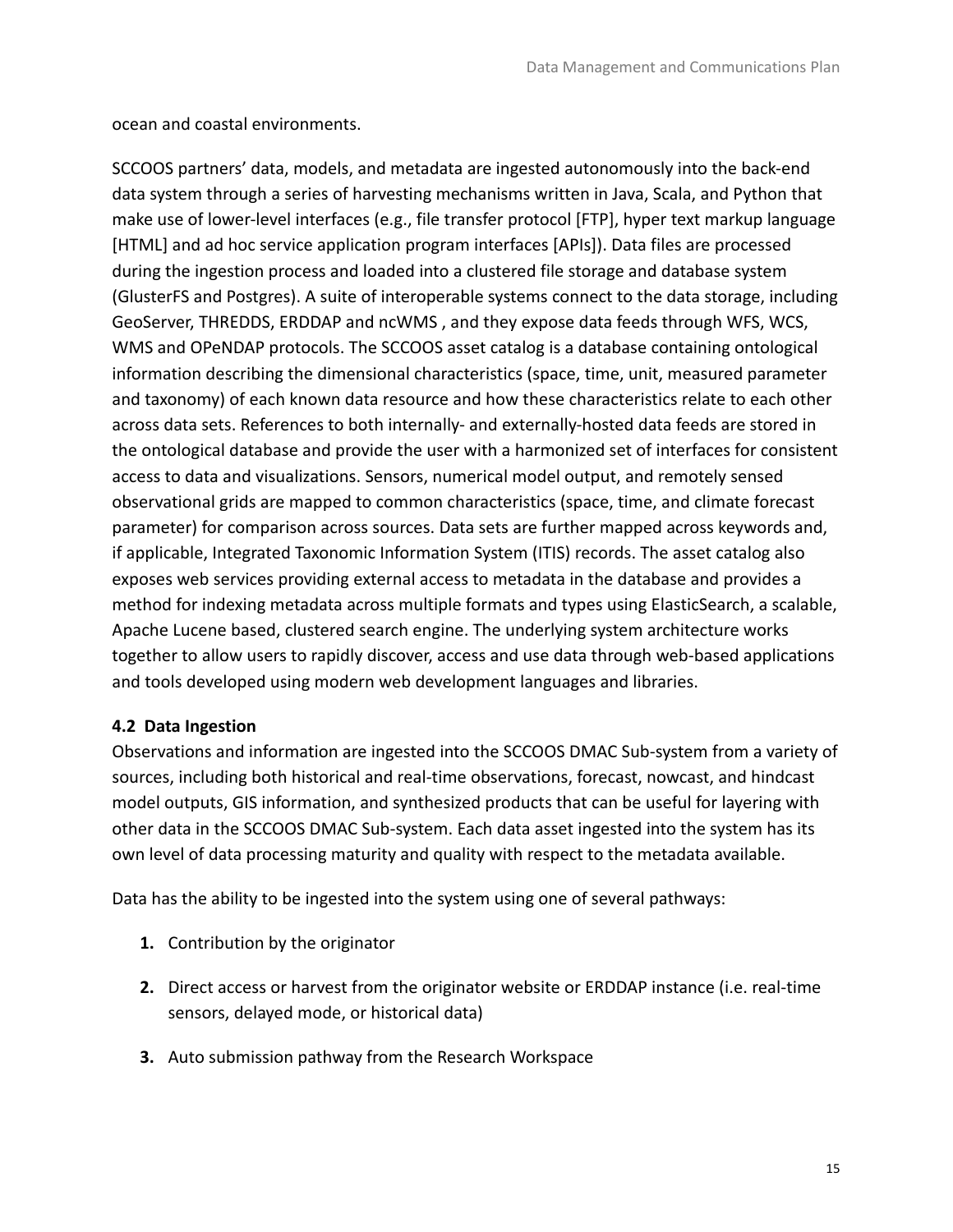SCCOOS -funded partners provide data to SCCOOS in a timely manner, stipulated in the US IOOS descope proposal. When possible, data are served in real-time. In cases where projects do not produce real-time data, the project PIs are responsible for making sure data becomes accessible by SCCOOS as soon as possible.

### **4.3 Standards for Format and Content**

#### *4.3.1 Shared Data File Formats*

SCCOOS provides nearly all data in four open and standardized forms:

- **1.** *Network Common Data Form (NetCDF*) a self-describing, machine-independent data format that SCCOOS uses primarily for raster (gridded) data. Some data stored as unstructured grids use this format as well.
- **2.** *Comma Separated Values (CSV)* a human-readable ASCII format that is nearly universally accepted by spreadsheet and programming languages. SCCOOS uses CSV formats to allow users to download: (1) time-series extractions from raster data, and (2) GIS vector and polygon information (e.g., boundaries).
- **3.** *Shapefile* an open geographic information system format for point, vector, and polygon data. SCCOOS allows users to download shapefiles of static GIS layers such as boundaries, biologic distributions, etc.
- **4.** *Portable Network Graphics (PNG*) PNG is a lossless image format provided as an alternative to shapefiles in the SCCOOS catalog. PNGs are limited in use as they are pre-projected, pre-scaled, and pre-sized images of data layers. SCCOOS provides PNG files as example WMS requests, which are useful to users who cannot access GIS services and who do not understand how to manipulate WMS requests.

#### *4.3.2 Data Access Points*

Access points provide standardized, documented services that allow users to download data from SCCOOS without having to make person-to-person data requests. These standard services are provided through four main platforms:

**1.** [Thematic Realtime Environmental Distributed Data Services \(THREDDS\)](https://thredds.cencoos.org) - THREDDS is a set of services that allows for machine and human access to raster data stored in NetCDF formats. THREDDS provides spatial, vertical, and temporal subsetting as well as the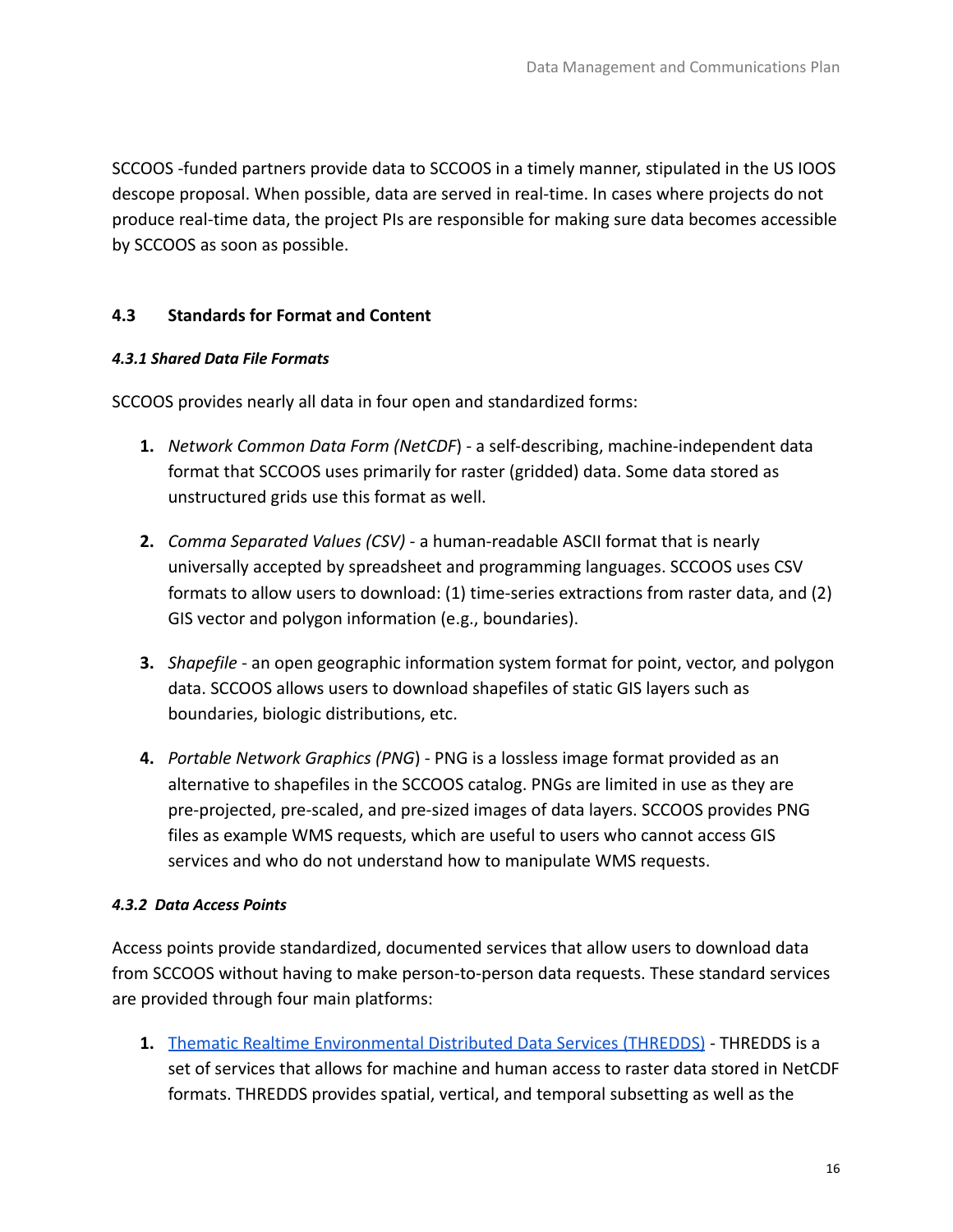ability to select individual dimension or data variables to reduce file transfer sizes. SCCOOS provides THREDDS access points for raster (gridded) data and discrete time-series observations stored in NetCDF format.

- **2.** [Environmental Research Division's Data Access Program \(ERDDAP\)](https://erddap.cencoos.org) ERDDAP is a common data server that provides access to subsetting and downloading data in a variety of formats. SCCOOS provides ERDDAP access to all time-series data in the region, a subset of gridded data, and some GIS-data based products.
- **3.** [GeoServer](https://data.axds.co/gs/) GeoServer is used to serve image tiles and provide download formats for tabular GIS data.
- **4.** [ncWMS](http://data.axds.co/ncWMS/) ncWMS is used to serve image tiles for gridded datasets (NetCDF).

Service protocols provided by these platforms include:

- **1.** Open-source Project for a Network Data Access Protocol (OPeNDAP) OPeNDAP is a protocol that can transfer binary or ASCII data over the web. Like THREDDS, it provides spatial, vertical, and temporal subsetting and the ability to select individual variables to reduce file transfer sizes. Unlike THREDDS, requested data are provided as non-NetCDF, structured output. OPeNDAP output can be imported directly into graphical programs such as GrADS, Ferret, or R. SCCOOS provides OPeNDAP access points for raster and time-series data.
- **2.** Web Map Service (WMS) WMS provides machine access to images, which can be used by individuals or programs (e.g., tiling services). Accessing programs use GetCapabilities requests to ask for image data in whatever format they require, which allows them to gather image tiles over specific areas with the projections, styles, scales and formats (PNG, JPG, etc.) that fits their needs. SCCOOS provides WMS access points for point, vector, and polygon information, as well as raster data.
- **3.** Web Feature Service (WFS) this service provides machine access to the vector elements of static layers. SCCOOS provides WFS access points for point, vector, and polygon information, as well as time-series and raster data.

SCCOOS also provides data as downloadable files including NetCDF, CSV, and JSON formats, usually by leveraging services of the platforms described above. Project-specific data are served in their native file formats.

The flow of data from the source to CalOOS Data Portal follows the same general path for all sources as illustrated in the following flow diagram (Figure 3). For cases where the data are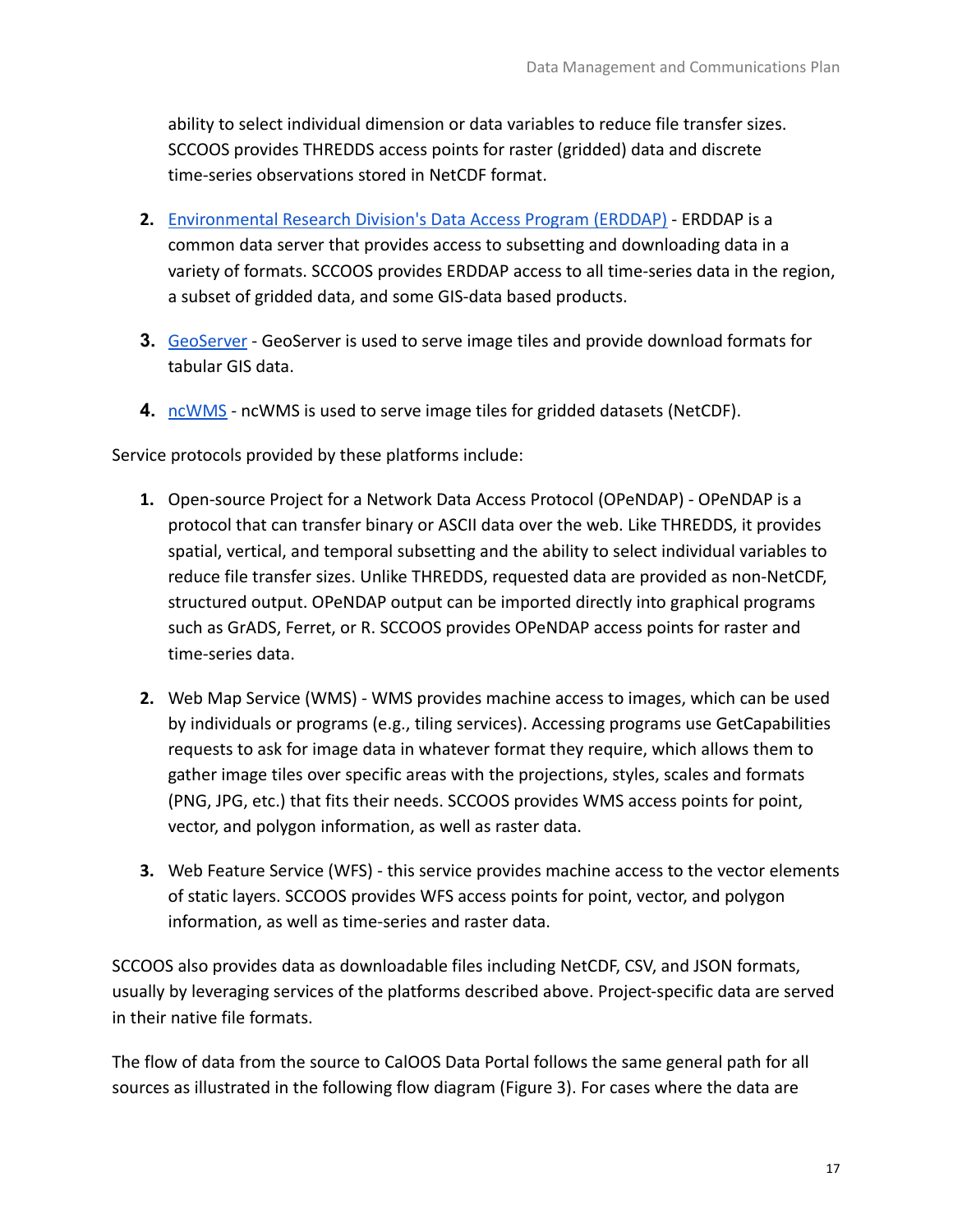transformed or modified in any way, an explanation is provided in the individual Regional Data Stream Plans for that particular instance. This includes format translations or aggregations of component data streams into an integrated product.

Though SCCOOS relies on local investigators to provide best practices for QA on their activities related to data submitted to SCCOOS, part of the data ingestion process is to establish adequate metadata and provide metadata links that provide the necessary background information to establish the purpose of the data and expected quality.



Figure 3. The data flow diagram is a graphical representation of the "flow" of data through the SCCOOS DMAC Sub-system, modeling its process aspects. The diagram makes use of the Yourdon/DeMarco notation. From right to left: the data sources are inputted to the system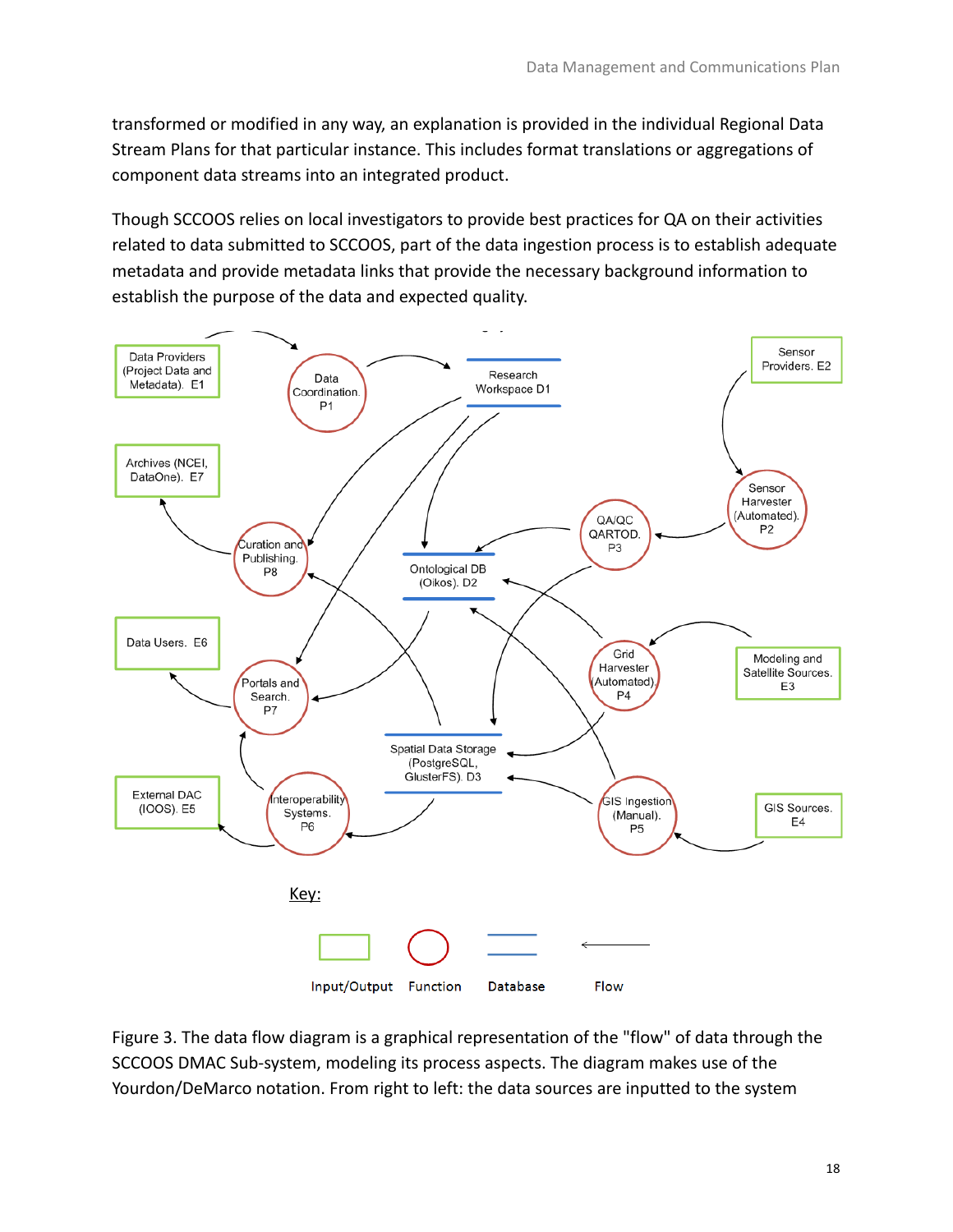(green squares), advance through the system using various processing functions (red circles), are stored within internal databases (blue lines), and are processed and transformed in a standardized manner (red circle) to serve publicly-accessible information products to various outputs (i.e. end users; green squares).

The Data Portal and underpinning infrastructure and service platforms are managed by Axiom Data Science; resources powering these services are leveraged among three other regional associations (AOOS, CeNCOOS, and SCCOOS).

# **4.4 Metadata and Data Discovery**

SCCOOS requires standards-compliant metadata for project-level data (SCCOOS or IOOS-funded projects). Though SCCOOS does not require specific metadata standards for ingesting other types of data, most modern data submittals are accompanied by standard ISO/FGDC metadata records. However, many older data sets come with informal metadata documentation that is variable in terms of completion and detail required by modern standards, and some are only accompanied with narrative information. In these cases, SCCOOS works towards making the source information easily accessible to the end-user by providing links to source data or data providers, and making all available metadata information that came with the data available in the [SCCOOS data catalog.](https://data.caloos.org/#search?type_group=all&page=1) Details and availability of metadata are discussed in individual Data Stream Plans.

# **4.5 Quality Control Procedures**

A primary mission of SCCOOS is to serve as a regional data assembly center (DAC), aggregating data from local and federal sources and making them available, accessible, and understandable to the public. Quality assurance (QA) relates to procedures undertaken during the experiment and/or instrument design phases of data collection, ensuring that all the data collected are as accurate and precise as possible. Providing very few data collection devices itself, SCCOOS is reliant on individual data providers to provide adequate QA procedures, and they will not be discussed in this document. SCCOOS Principal Investigators maintain equipment inventories, shipping logs and instrument history logs for equipment owned and/or operated by SCCOOS. All SCCOOS instruments are calibrated, validated, operated, and maintained in accordance with manufacturer's guidance and as recommended by the principal investigators responsible for the equipment.

Quality control (QC) processes implemented by SCCOOS are used to identify and flag or remove bad or suspect data after data collection. Sharing these protocols and quality flags are an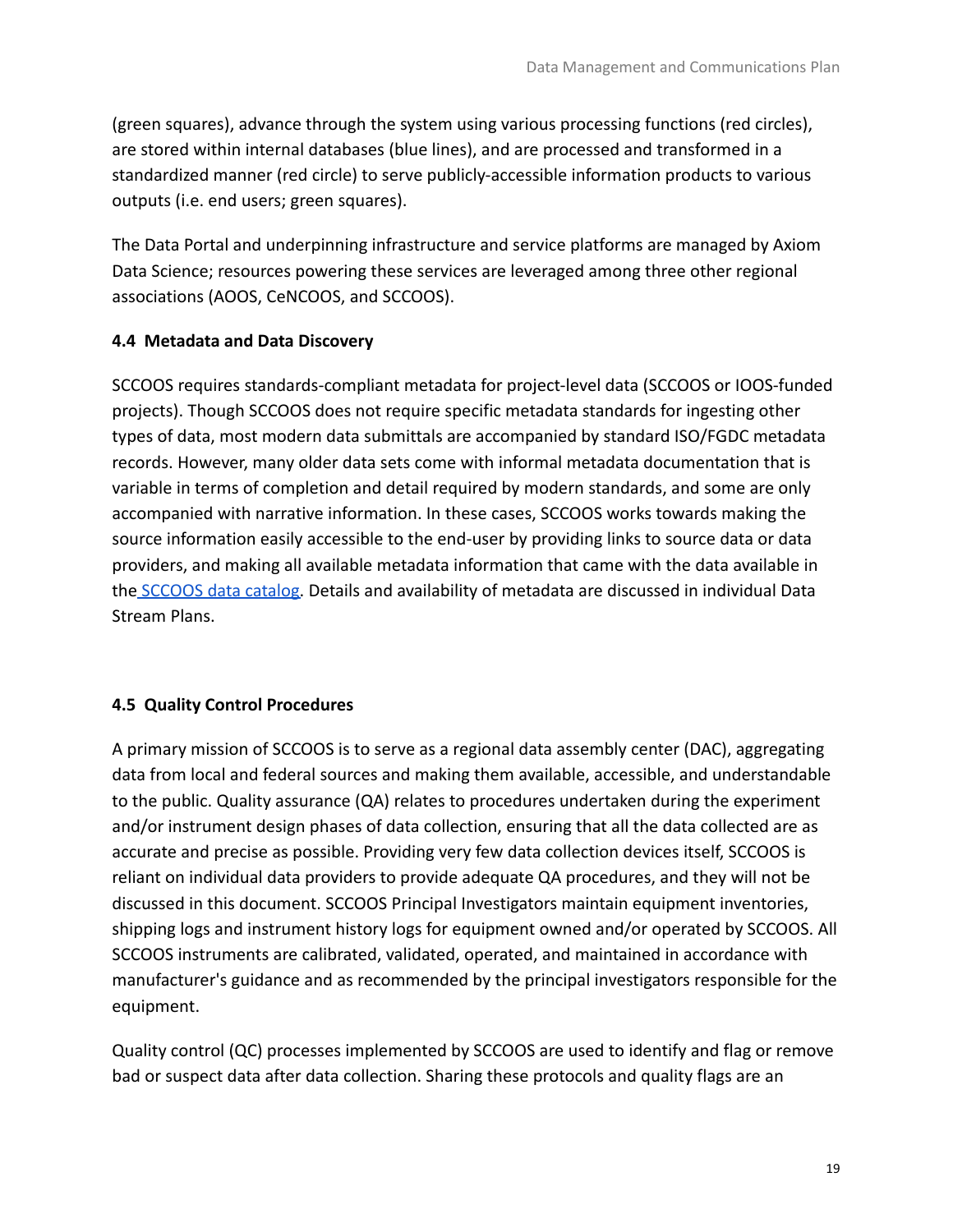important component of publicly serving data.

### *4.5.1 SCCOOS Implemented QC Protocols*

SCCOOS implements QC policies outlined in the US IOOS Quality Assurance of Real-Time Oceanographic Data (QARTOD) manuals. As new data are ingested into the SCCOOS DMCI DMAC Sub-System, they are assessed and classified accordingly, to allow for full documentation as described in this plan, including Data Stream Plans for new assets that do not come from federal sources and that will be archived by SCCOOS. As new QARTOD protocols are updated and new parameter manuals developed over time, Data Stream Plans will be updated accordingly to include newly required QARTOD implementations. When QARTOD guidelines do not exist for a variable, other suitable form of QC implementation is conducted and described.

Implementation of QARTOD tests by SCCOOS have different processes depending on the data type -- real-time data, historical data, citizen data, and federal data.

### *Real-time data*

The SCCOOS DMAC Sub-System ensures that quality control (QC) standards are implemented and QC flags made available for all real-time data that are not received from a federal source. SCCOOS currently serves various non-federal data streams that require QARTOD QC test implementations. QC procedures differ depending on whether they are implemented by the data provider or SCCOOS.

## QC by Data Provider

SCCOOS funded data providers (e.g., ) implement and document the implementation of QARTOD recommended QC tests performed for their data. In these cases, links to these procedures, or a brief summary of the QC performed is provided in the organization's individual Data Stream Plans (see Appendix X). The NWS, NERRS, the IOOS HFR DAC, and the IOOS Glider DAC all ingest and perform extensive QC on the raw data collected by these platforms prior to making them available to the public. In these cases, parameters and/or configuration for the quality test are defined by the data provider. SCCOOS ingests these data and quality flags from the programs for display in the CalOOS Data Portal, and are not required to perform additional QC on these assets. Roll-up summary flags and individual test flags are shown visually in the CalOOS Data Portal with links to the QC documentation made available by the data provider. Flags are also stored alongside the data for download in CSV and netCDF downloads, as well as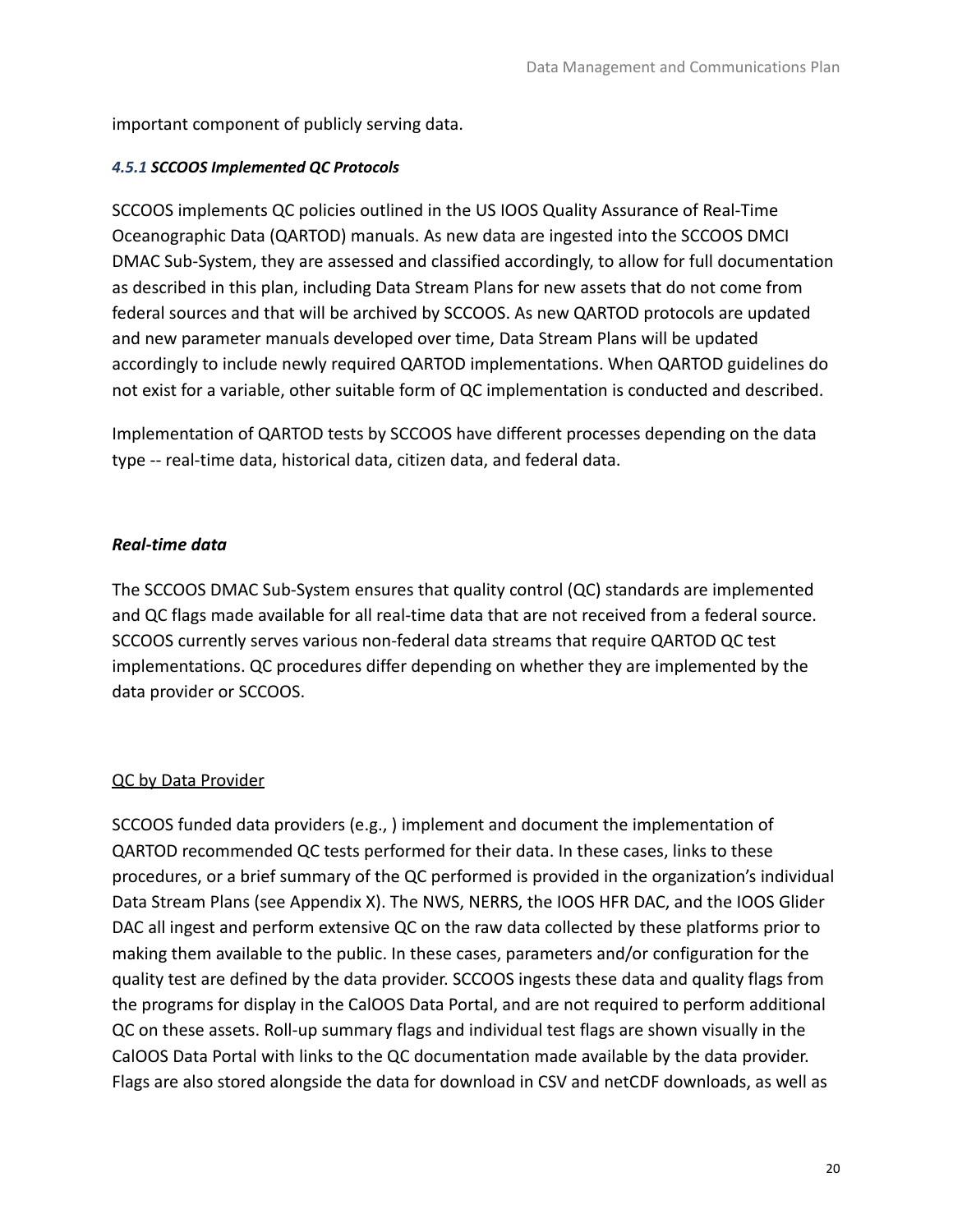via THREDDS and ERDDAP servers. See examples of [roll-up summary](https://data.caloos.org/#metadata/20679/station) and [individual test flags](https://data.caloos.org/#metadata/20679/station/14/sensor/data) for a California Polytechnic State University, Center for Coastal Marine Sciences's Morro Bay - BM1 T-Pier station.

# QC by SCCOOS

For sources that do not provide quality flags, the SCCOOS DMAC Sub-System runs QARTOD tests after ingesting observation data. Tests are run using the open-source ioos qc library ([https://github.com/ioos/ioos\\_qc](https://github.com/ioos/ioos_qc)) which implements a suite of QARTOD tests as well as other quality control algorithms. The quality test code and test thresholds are documented and publicly available through the CalOOS Data Portal. Links to the ioos\_qc methods used are available both within data charts and on sensor pages within the CalOOS Data Portal. Thresholds used for each test are also viewable on sensor pages and users are linked to the test code in GitHub.

Within one hour after observations are ingested to the SCCOOS DMAC Sub-System, a process is run to calculate flags for the following QARTOD tests, depending on the parameter:

- Gap Test- checks that the times supplied are in monotonically increasing chronological order, and optionally that time intervals between measurements do not exceed a value.
- Syntax Test- checks for parity errors by testing if data can be extracted from the downloaded or scraped data.
- Location Test- checks that a location is within reasonable bounds.
- Gross Range Test- Checks that values are within reasonable range bounds.
- Climatology Test- Checks that values are within reasonable range bounds for a given location and depth
- Spike Test- checks if the difference in values between a data point and its neighbors exceeds a threshold.
- Rate of Change Test- checks if the first order difference of values exceeds a threshold.
- Flat Line Test- checks for consecutively repeated values within a tolerance.

Tests are run for all sensor data that do not already have QC tests applied to it and are applied continuously as new data enter the system. The quality test thresholds can be defined per sensor parameter, when input from the sensor operator or subject matter expert has been obtained. When a specific sensor QC configuration has not been defined it will fall back to a default set of thresholds for each test. For example, the Gross Range thresholds for Air Temp might be (-90C, +60C), and Barometric Pressure might be (800, 1090) mbar.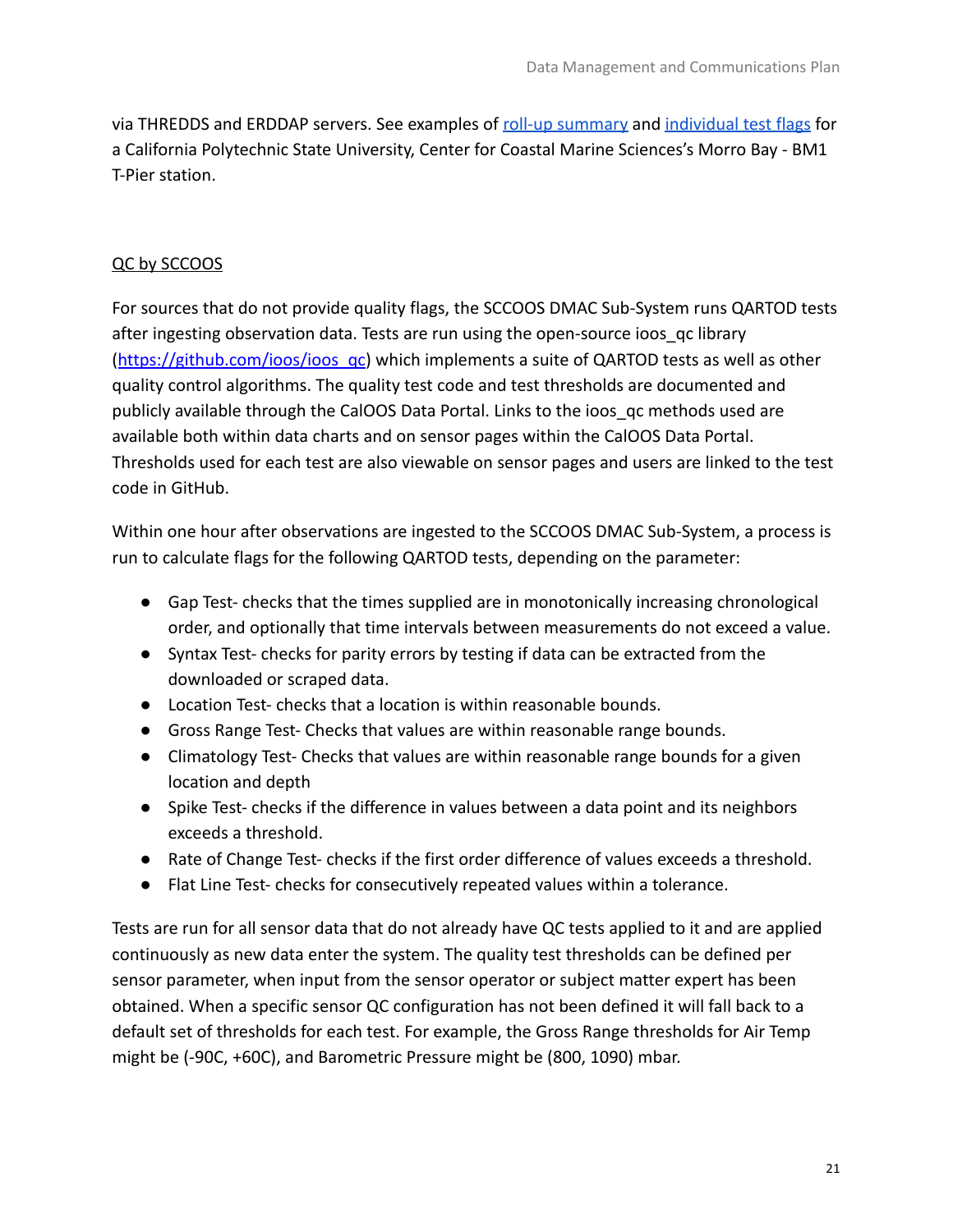The quality flag results are made available in the CalOOS Data Portal both visually and for download, similar to source-provided flags described above. By default data is provided with a "rollup" (e.g. summary) flag applied to it. This rollup flag is the worst case of all individual tests (see "Primary Flag" in the **[QARTOD Data Flags Manual](https://cdn.ioos.noaa.gov/media/2020/07/QARTOD-Data-Flags-Manual_version1.2final.pdf)**). If any of the flags fail, that data point is not shown in portal visualizations, such as time series plots or anomaly charts, but the data is still available when the dataset is downloaded. An example of the rollup flags for California Polytechnic State University, Center for Coastal Marine Sciences's Morro Bay - BM1 T-Pier station run by the SCCOOS system can be seen [here.](https://data.caloos.org/#metadata/20679/station)

For each individual quality test, the individual test flags are shown visually alongside the data. Within a timeseries chart the "flag statistics" are shown as a stacked bar plot stacked bar plot showing the test results (i.e. pass, fail, suspect, missing data) at each data point alongside the observation data. Users can interact with flags by hovering over them to view a breakdown of individual test results. Additionally, users can turn on and off quality filtered tests entirely or by test results type using a checkbox. The quality flags are responsive to the time binning represented within the chart thereby allowing a user to view summary flags or narrow down to raw data points. An example of the individual test flags for Morro Bay - BM1 T-Pier salinity sensor run by the SCCOOS system can be seen [here](https://data.caloos.org/#metadata/20679/station/14/sensor/data).

In addition to being viewable, quality test results are available for download in the CalOOS Data Portal. The single rollup flag variable is served alongside the data in CSV downloads, as well as THREDDS and ERDDAP servers. For serving individual quality flags, a second flag variable is also available within the downloaded data for each measured parameter that describes all individual quality flags in one value. Quality tests are described in a standard way, as described by the [IOOS Metadata Profile v1.2](https://ioos.github.io/ioos-metadata/ioos-metadata-profile-v1-2.html), in which QARTOD flag variables are associated with data variables using the CF "Ancillary Variables'' approach. An example of the Morro Bay - BM1 T-Pier salinity sensor dataset and embedded quality test results available in ERDDAP is [here](https://erddap.sensors.axds.co/erddap/tabledap/edu_calpoly_marine_morro.html?time%2Csea_water_practical_salinity%2Csea_water_practical_salinity_qc_agg%2Cz&time%3E%3D2021-11-23T21%3A43%3A38Z&time%3C%3D2021-12-03T18%3A46%3A26Z).

## *Historical Data*

When QARTOD applies, data assets that were previously reporting real-time data and that have had their historical data stored and made available in the SCCOOS DMAC Sub-System, follow the same QC protocols as the real-time data (e.g., non-federal weather data). In these cases, the applicable quality tests are run retroactively for all legacy time series data available within the CalOOS Data Portal. The quality test results are available visually along the time series continuum within the CalOOS Data Portal and for download following the same procedures as the real-time data.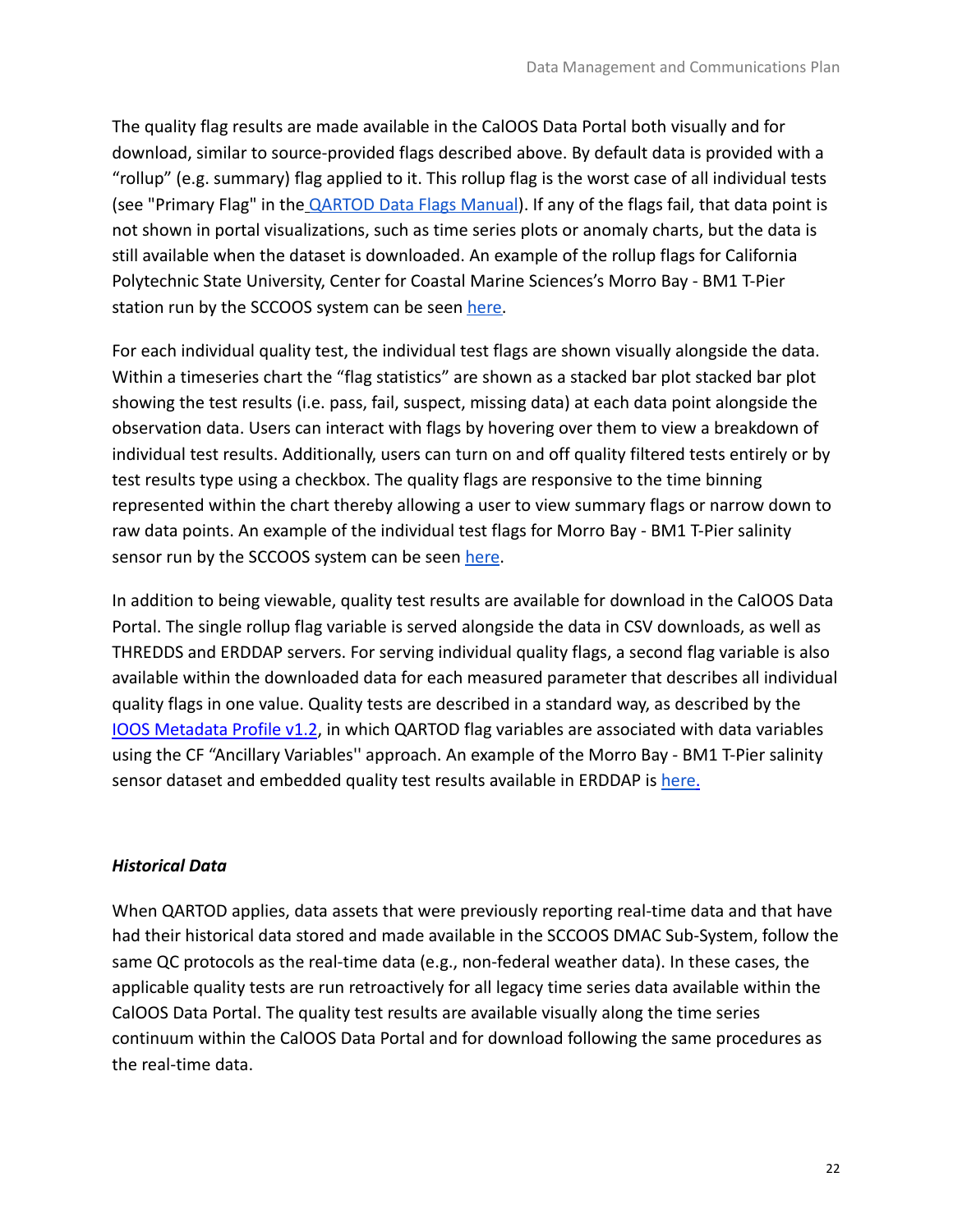### **4.6 Stewardship and Preservation**

SCCOOS stores ingested data in a secure, professionally managed external facility. Data are stored on storage volume with multiple levels of fault tolerance and can survive multiple server and drive failures. In addition, data are backed up to Backblaze, an offsite backup service provider. SCCOOS currently has total storage space for over 1.8 petabytes of data. SCCOOS stores all aggregated data, be it real-time sensors, forecasts results, static GIS layers, etc., indefinitely beyond the life of each individual project. This means that real-time sensor feeds will become historical sensor feeds one-month after collection, and it allows SCCOOS to grant users rapid web-based access to all sensor data (federal and nonfederal) since SCCOOS began aggregating feeds. The only assets that are not kept indefinitely in storage are webcam images, NERRS data (as it is strictly prohibited in their terms of service), and forecast products that have been replaced with a more accurate forecast.

## **4.7 Providing Public Access and Dissemination**

All data served on the SCCOOS DMAC Sub-system are fully available to the public and have no data restrictions or embargo periods placed on them. New datasets from either new or current data providers received by SCCOOS are immediately available to the public after data ingestion and documentation is complete; however, they are not added to the searchable data catalog. Datasets are added to the searchable, public catalog only after the data provider is brought into a feedback loop to comment on the metadata, usage notes and citation information regarding their dataset. Once published in the catalog, products are promoted via the SCCOOS website, social media accounts, outreach campaigns, and an email newsletter.

The SCCOOS DMAC Sub-system provides a variety of environmental and socioeconomic data resources in a one stop data portal, free to the public, with data originating from SCCOOS funded data providers, federal and state agencies, local municipalities, academic institutions, research organizations, private companies, non-profit organizations, and community observers. Any data served by the CalOOS Data Portal carries with it the permission to view and access, and carries no privacy or ethical restrictions. Data access is defined here as being permitted to download data through the CalOOS Data Portal. Occasionally, a data sharing agreement between SCCOOS and a data provider will identify the existence of intellectual property rights (IPR) to the data and this is noted in the applicable Data Stream plan. However, IPRs do not restrict access to any of the data that is freely served through the CalOOS Data Portal. IPR information is provided to show its provenance. It is a best practice to always clearly give credit to the data source (the originator) and data provider (in this case SCCOOS) in any work or publications that emanate from using data accessed via the CalOOS Data Portal and to similarly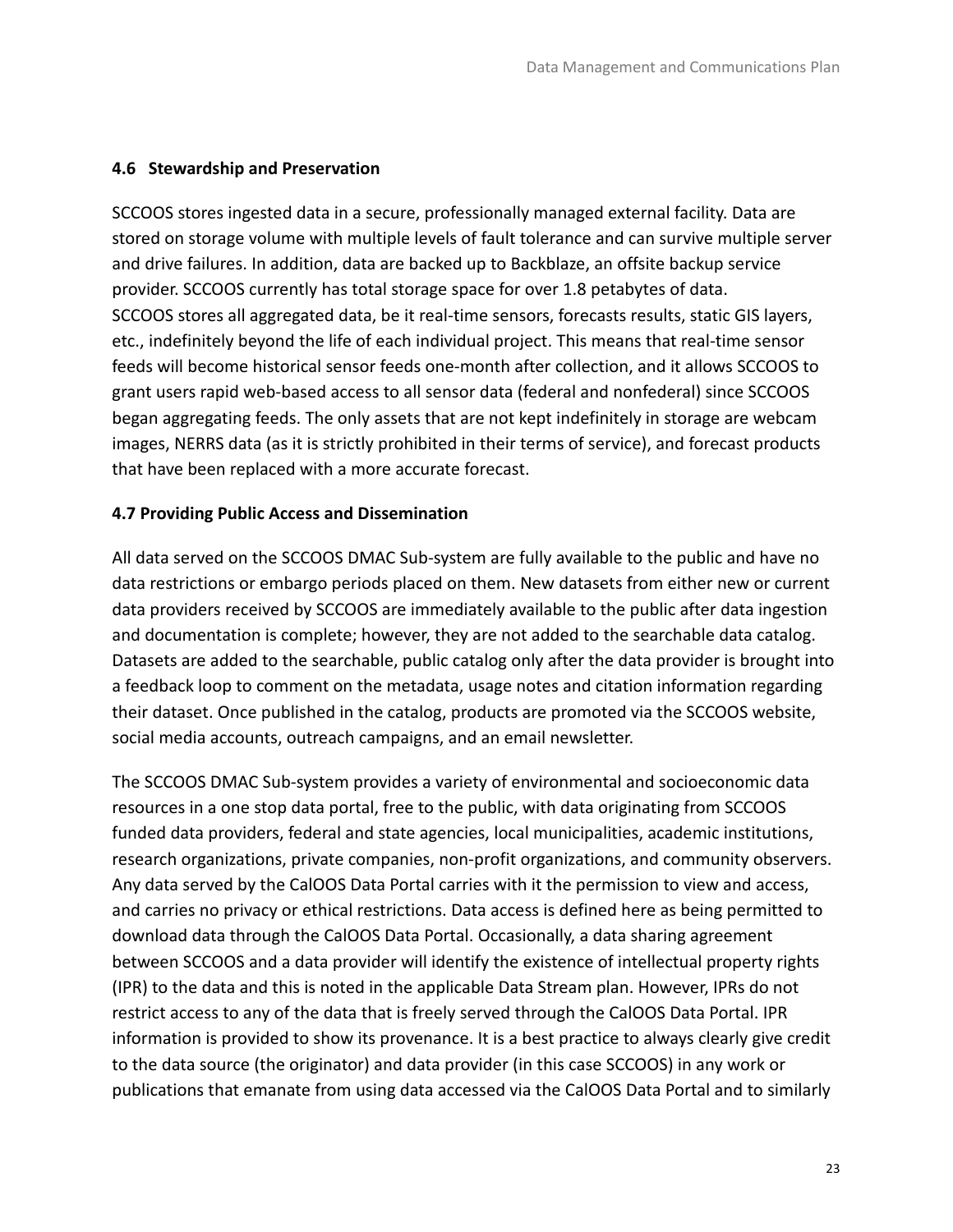provide clear data attribution in the CalOOS Data Portal itself.

## **4.8 Data Archival**

As a federally-funded program, SCCOOS is required to submit data it generates to a national archive center. SCCOOS has an active Submission agreement to archive data with the National Center for Environmental Information (NCEI) (see Appendix H - NCEI Archival Agreement)*.* The agreement framework is being renegotiated with NCEI and is in the process of transferring that agreement to Axiom Data Team. The SCCOOS DMAC Sub-system Management Team are working with the NCEI to assist with the transfer and preservation of appropriate data types. SCCOOS has worked and consulted with several NCEI staff members, including Matthew Biddle (former), John Relph, and James Partain, on automating the submission of SCCOOS-funded data assets to the NCEI. Julie Bosch will advise the SCCOOS staff on the data submission forms and all necessary procedures. Automatic SCCOOS submissions for long-term archive at NCEI are currently limited to *in-situ* data from a handful of regional observing networks (listed in Table 1).

SCCOOS also archives data through two national IOOS Data Assembly Centers (DAC): the IOOS HF Radar DAC and the IOOS Glider DAC. Both national DACs are responsible for archiving all of their data, including that submitted by SCCOOS, with NCEI and is beyond the scope of this document. For more information see the [National Glider](https://gliders.ioos.us) DAC and the [National HFR DAC.](https://hfradar.ioos.us)

| Source             | <b>Station Name</b>  | <b>External Identifier</b>   | <b>NCEI</b>      | <b>Status</b>   |
|--------------------|----------------------|------------------------------|------------------|-----------------|
|                    |                      |                              | <b>Accession</b> |                 |
| University of      | <b>Stearns Wharf</b> | SCCOOS in situ water quality | 0157036          | active monthly  |
| California, Santa  |                      | monitoring                   |                  | archive through |
| <b>Barbara</b>     |                      |                              |                  | December 2020   |
| University of      | Newport Pier         | SCCOOS in situ water quality | 0157034          | active monthly  |
| California, Irvine |                      | monitoring                   |                  | archive through |
|                    |                      |                              |                  | December 2020   |
| University of      | Santa Monica Pier    | SCCOOS in situ water quality | 0157016          | active monthly  |
| California, Los    |                      | monitoring                   |                  | archive through |
| Angeles            |                      |                              |                  | December 2020   |
| Scripps            | <b>Scripps Pier</b>  | SCCOOS in situ water quality | 0157035          | active monthly  |
| Institution of     |                      | monitoring                   |                  | archive through |
| Oceanography       |                      |                              |                  | December 2020   |
| (SIO)              |                      |                              |                  |                 |

Table 1. Funded Data Streams Inventory for Archive of *In-situ* Observations Data to NCEI.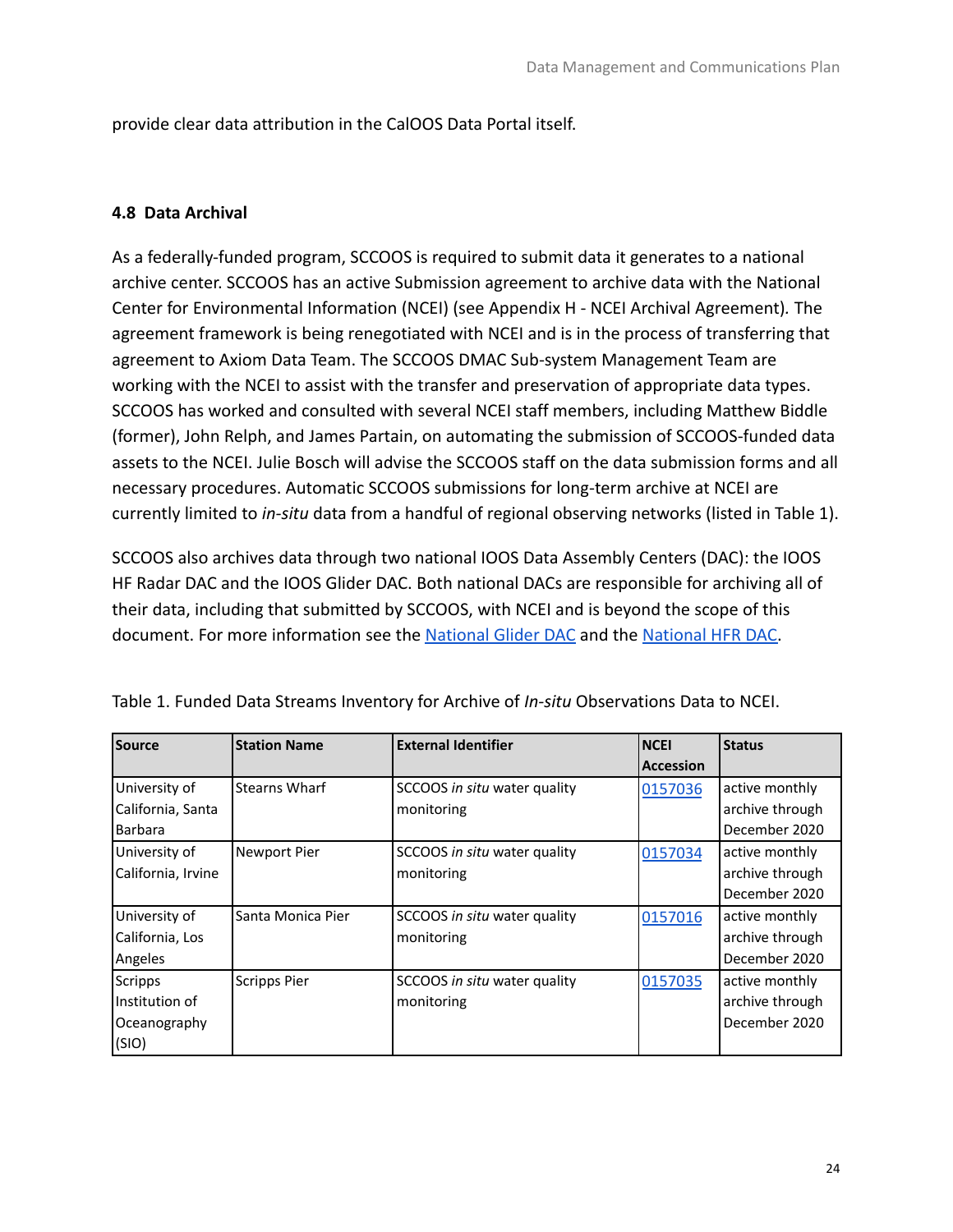## **4.9 Performance and Security**

SCCOOS stores observational data on servers located at Scripp's CoLo data center. SCCOOS operates two enterprise servers running Redhat operating system. Each server has Xeon Processors, 96 GB of RAM and shares a JBOD with 12 Terabyte of storage. Servers are backed-up nightly and copies stored offsite at the University of California San Diego Supercomputer Center. Annual disaster and recovery hard drives are sent to the University of California Santa Barbara for additional backup.

Currently, in the event of a catastrophic failure at our primary data center, our WordPress-based SCCOOS and HABMAP websites, including their associated MySQL databases, as well as the SCCOOS ERDDAP and FTP servers, could be quickly recovered with minimal data loss by bringing these servers up in the cloud and restoring the associated data from backup. Computer systems are being migrated to Docker, with associated code in SCCOOS' BitBucket source code repository.

All physical infrastructure required to support the SCCOOS Data Portal and its underpinning systems is located in a data center designed and maintained by Axiom staff. Resources in the data center include more than 2,500 processing cores arranged in a series of interconnected blade arrays, as well as slightly more than 1 petabyte of usable storage that includes multiple redundant backups. Compute nodes and storage nodes are connected over a low latency, converging network fabric (40 Gb/s Infiniband). GlusterFS is employed as a storage software abstraction layer that enables clients and storage servers to exploit data transfer over Remote Direct Memory Access (RDMA) protocols. This configuration enables data throughput from the storage clusters to the compute clusters to reach speeds greater than 160 Gb/s in high-concurrency situations. The SCCOOS DMAC Sub-system provides the following enterprise-level infrastructure capabilities:

● Security and Redundancy: The SCCOOS DMAC Sub-system is maintained by Axiom at its data center, collocated with the Pittock Internet Exchange in Portland, OR, part of the West Coast US internet backbone. There, the data center benefits from the low-latency, high-bandwidth internet connection, and network and power reliability. All data center resources are protected by several levels of onsite redundancy and backup, with offsite backup using Backblaze B2. This design ensures that multiple redundant copies of data exist in addition to web application servers. Several layers of physical hardware (enterprise-level firewalls) and system monitoring software (Nagios) are also in place to provide hardened cyber security.